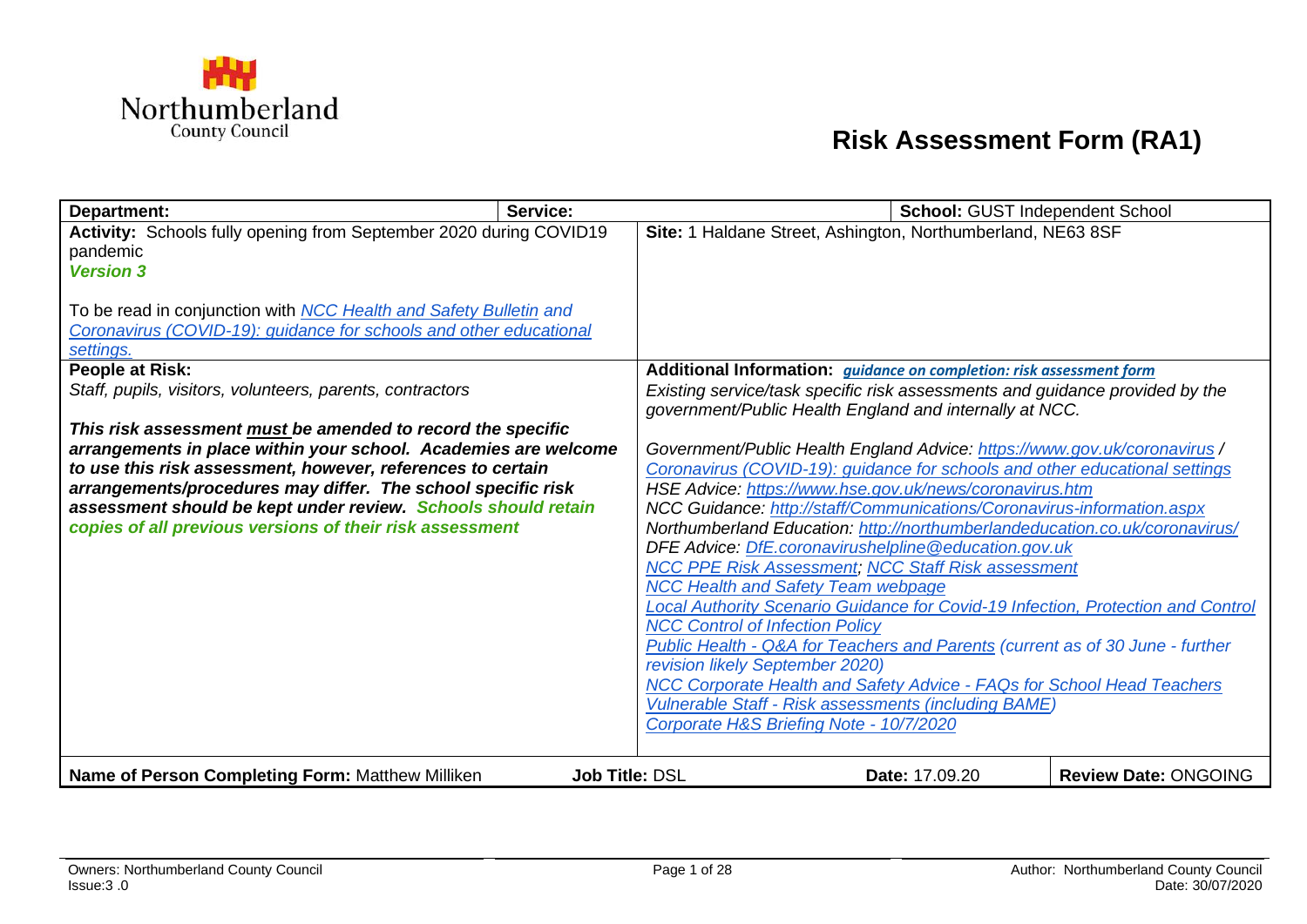<span id="page-1-0"></span>

| Equipment /<br>M<br>School re-opening<br>The school has been open and operating prior to the<br>premises during the coronavirus<br>following partial or<br>system failure<br>Autumn term. Statutory testing and maintenance, such<br>full closure and lack<br>leading to<br>outbreak<br>as water hygiene testing/flushing, lifts, gas<br>enhanced<br>of statutory<br>supply/safety, fire alarm system, emergency lighting,<br>testing/maintenance<br>Where checks / paperwork<br>physical or<br>fixed electrical installation, play/sporting equipment<br>biological risks to<br>have taken place and maintained as normal during the<br>people<br>Summer break.<br>items taken out of use (where                                                                                                                                                                                                                                                                                                                                                                                                                                                                                                                                                                           | <b>Hazard</b> | <b>Risk</b> | <b>Initial</b><br><b>Rating</b><br>L, M, H | <b>Existing Control Measures</b> | <b>Final</b><br>Rating<br>L, M, H | <b>Additional Action Required</b><br>(action by whom and completion date -<br>use separate Action Plan if necessary)                                                                                                                                                                                                                                                                                                                                                                  |
|-----------------------------------------------------------------------------------------------------------------------------------------------------------------------------------------------------------------------------------------------------------------------------------------------------------------------------------------------------------------------------------------------------------------------------------------------------------------------------------------------------------------------------------------------------------------------------------------------------------------------------------------------------------------------------------------------------------------------------------------------------------------------------------------------------------------------------------------------------------------------------------------------------------------------------------------------------------------------------------------------------------------------------------------------------------------------------------------------------------------------------------------------------------------------------------------------------------------------------------------------------------------------------|---------------|-------------|--------------------------------------------|----------------------------------|-----------------------------------|---------------------------------------------------------------------------------------------------------------------------------------------------------------------------------------------------------------------------------------------------------------------------------------------------------------------------------------------------------------------------------------------------------------------------------------------------------------------------------------|
| Head has ensured all necessary<br>checks/paperwork/maintenance is up to date prior to<br>service engineer, NCC Property<br>school opening. Consideration given to; check of<br>Services). - SA<br>known asbestos sites for damage, potential<br>pest/rodent activity, cleanliness/general safety of<br>Provision is in place to make<br>kitchen facilities, electrical equipment, site security<br>measures, fire safety measures (extinguishers, door<br>mechanisms etc.) and general building(s) integrity and<br>Fire risk assessment has been<br>serviceability.<br>reviewed and the associated<br>Fire evacuation procedures have been reviewed and a<br>fire drill is planned [roll call lists updated/each class or<br>fire strategy (e.g. escape routes,<br>cohort group should stay together (where possible)<br>and be assigned predetermined evacuation points<br>which are sufficiently distanced from other groups -<br>communicated to all staff. - SA<br>'walkthroughs' may be considered as an alternative so<br>cohort groups don't mix during evacuation but children<br>must be familiar with sound of the evacuation alarm<br>and be able to respond to it]. In an emergency<br>SLT (ongoing)<br>situation, a full evacuation will take place as usual. |               |             |                                            |                                  |                                   | See guidance on Managing school<br>/maintenance is lacking; steps taken<br>to address this prior to reopening -<br>possible), or guidance obtained from<br>a competent person (manufacturer,<br>adjustments and revisit fire drills - SA<br>modifications / additional measures<br>implemented to maintain an effective<br>doors held open etc). Any changes<br>to the fire risk assessment have been<br>Carry out regular hazard spotting to<br>identify escape route obstructions - |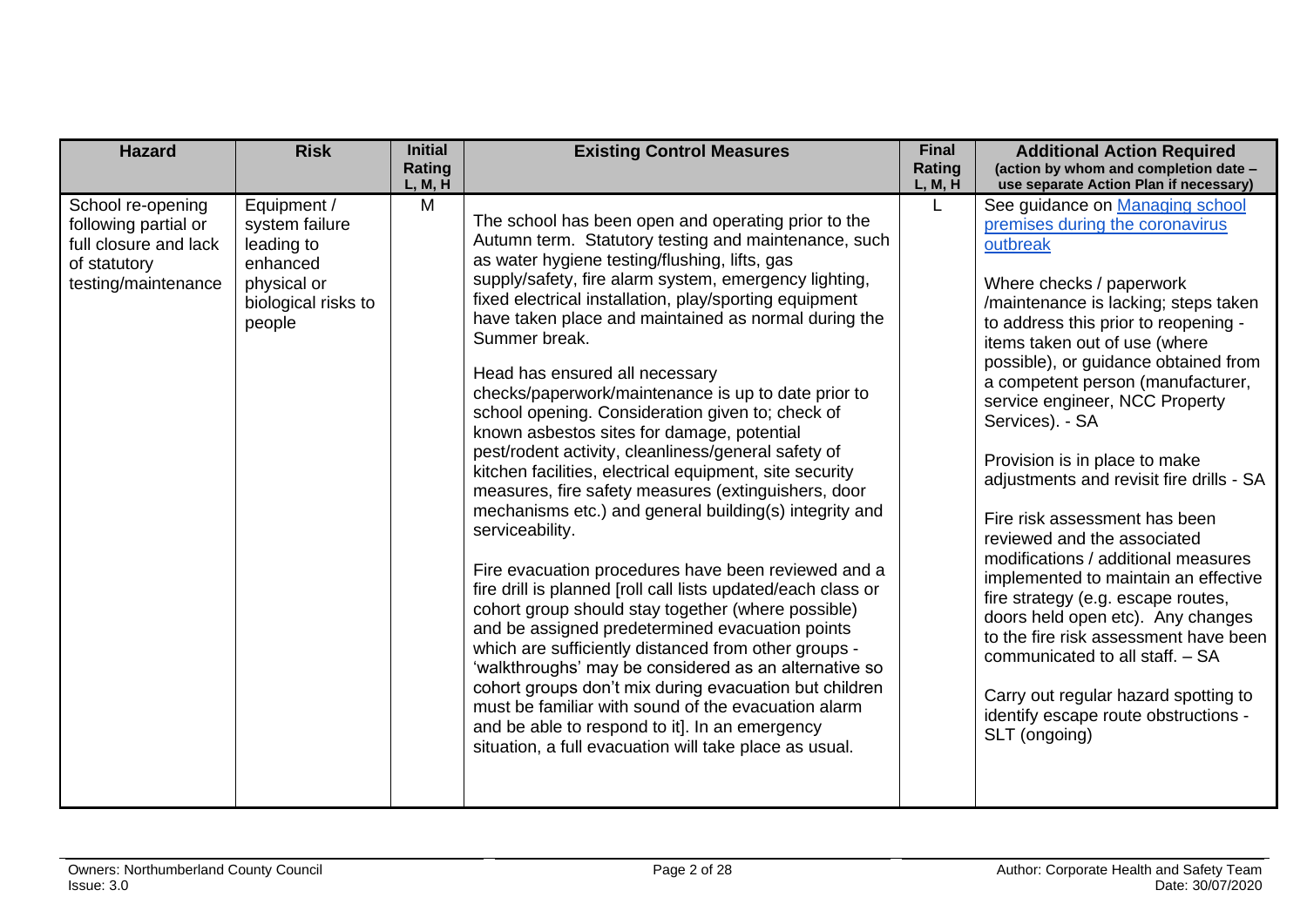<span id="page-2-1"></span><span id="page-2-0"></span>

| Inadequate safety<br>management<br>documentation<br>(policies, risk<br>assessments etc)        | Increased risk of<br>contracting<br>Coronavirus<br>through lack of<br>planning.                                             | M | The arrangements in the Covid19 risk assessment are<br>monitored (detail specific arrangement for this) and<br>kept under review. Relevant policies, procedures and<br>other risk assessments have been reviewed and<br>updated where necessary and shared with staff.<br>Arrangements are monitored and kept under review,<br>with staff given the opportunity to comment and<br>feedback on arrangements.<br>New procedures have been documented for:<br>Individuals becoming COVID symptomatic on<br>site or the school becoming aware of someone<br>symptomatic who has recently attended the<br>school.<br>Responding to localised lock down and<br>subsequent school closure e.g. arrangements<br>for remote learning/working.<br>Responding to an outbreak of Coronavirus -<br>see section below. |   | Advice will be provided directly<br>from the local Health<br>Protection Team. The County<br>Council Outbreak Plan is also<br>available on the County<br>Council webpage.                                                                                                                                                                                                  |
|------------------------------------------------------------------------------------------------|-----------------------------------------------------------------------------------------------------------------------------|---|----------------------------------------------------------------------------------------------------------------------------------------------------------------------------------------------------------------------------------------------------------------------------------------------------------------------------------------------------------------------------------------------------------------------------------------------------------------------------------------------------------------------------------------------------------------------------------------------------------------------------------------------------------------------------------------------------------------------------------------------------------------------------------------------------------|---|---------------------------------------------------------------------------------------------------------------------------------------------------------------------------------------------------------------------------------------------------------------------------------------------------------------------------------------------------------------------------|
| Contact with others<br>who may have<br>Coronavirus<br>Inadvertent<br>transmission to<br>others | Exposure to live<br>virus resulting in<br>contracting<br>Coronavirus.<br>Exacerbation of<br>existing medical<br>conditions. | H | <b>Staff</b><br>Staff who are 'clinically vulnerable', pregnant or from a<br>BAME background, can return to work and an<br>individual risk assessment is in place for these<br>individuals. No staff are 'clinically extremely vulnerable.<br>Staffing levels are reviewed to ensure adequate levels<br>are always in place.<br><b>Children</b><br>Children in clinically vulnerable and clinically highly<br>vulnerable health categories (as defined by PHE<br>quidance)                                                                                                                                                                                                                                                                                                                               | M | See: COVID-19: guidance on<br>shielding and protecting people<br>defined on medical grounds as<br>extremely vulnerable<br>See generic risk assessments for<br>clinically/extremely clinically<br>vulnerable staff school specific<br>model assessment is now available<br><b>BAME</b> risk assessment<br>Head teachers/Senior managers are<br>to ask staff to update them |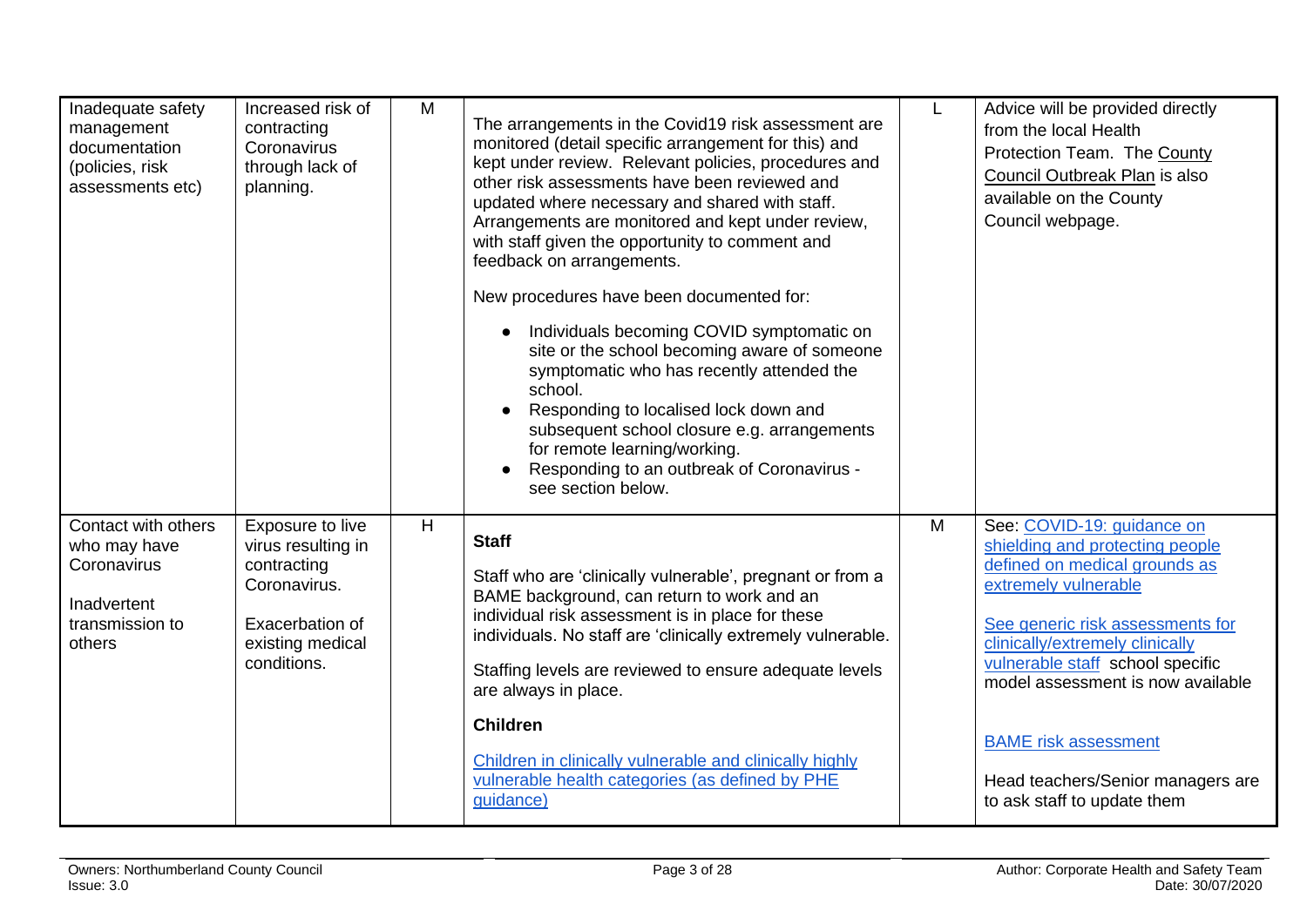| Most pupils in the "Clinically Extremely Vulnerable"     | immediately if their situation          |
|----------------------------------------------------------|-----------------------------------------|
| who have been shielding are now able to return to        | changes. - KG                           |
| school (with a small number of exceptions identified by  |                                         |
| the child's consultant/GP) along with those children     |                                         |
| classed as "Clinically Vulnerable". An individual risk   |                                         |
| assessment has been carried out in consultation with     |                                         |
| the child's parents and the relevant healthcare          | The potential risks from COVID-19 to    |
| professional(s). Advice from health professionals/GP     | children and young people who have      |
| involved in the child's care is essential in these       | an EHCP/additional educational          |
| circumstances. Individual Healthcare Plans are           | support needs must be assessed in       |
| checked to ensure they are up to date and include        | light of individual circumstances       |
| advice from the relevant health professional and must    | including any underlying health         |
| be in line with PHE guidance.                            | conditions. This must be on an          |
|                                                          | individual basis with advice from an    |
| Children's temperatures will be checked on entry         | appropriate health professional         |
| using a non-contact thermometer.                         | where required. Assessments are in      |
|                                                          | writing and existing assessments        |
|                                                          | may be updated. Staff to be             |
| <b>All Visitors/Contractors</b>                          | consulted/trained on any resultant      |
|                                                          | measures to be introduced. $-$ AS &     |
| These are limited to essential visits only during the    | МM                                      |
| school day, with contractor activities taking place      |                                         |
| outside of normal school hours. Contractors will not be  | Where children have an Individual       |
| allowed access without prior appointment-and only for    | Healthcare Plan, arrangements must      |
| essential activities.                                    | be made to ensure that any adults       |
|                                                          | supervising the child understand and    |
| Visitor contact information is retained for 21 days to   | are familiar with the plan and have     |
| support the NHS test and trace programme (Visitor        | received any training that is indicated |
| Audit/Questionnaire). This should include details of all | to care for the child. Supporting       |
| visiting staff.                                          | children and young people with          |
|                                                          | SEND as schools and colleges            |
| General                                                  | prepare for wider opening - SLT         |
| General measures which are to be applied within          |                                         |
| school                                                   | Where there are concerns about the      |
|                                                          | health provision for a child or young   |
| • grouping children together                             | person, urgent advice must be           |
|                                                          |                                         |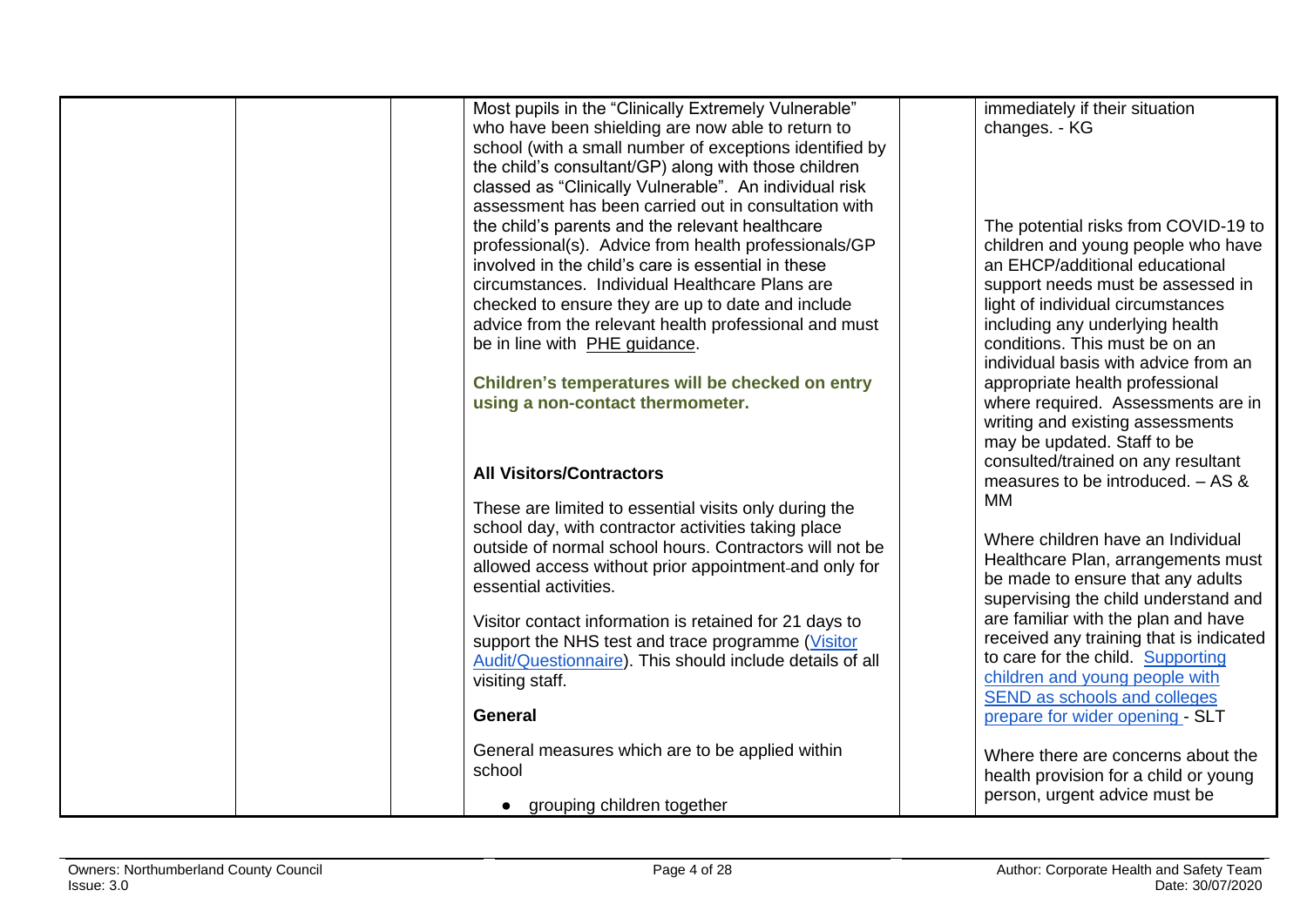| avoiding contact between groups<br>arranging classrooms with forward facing desks                                                                                                                                                                                                                                                                                                                                                                                                                                                                                                                                                                                                                                                                                                     | sought from a healthcare<br>professional. - All Staff                                                                                                                                                                                                                                                                                                                                                                                                                                          |
|---------------------------------------------------------------------------------------------------------------------------------------------------------------------------------------------------------------------------------------------------------------------------------------------------------------------------------------------------------------------------------------------------------------------------------------------------------------------------------------------------------------------------------------------------------------------------------------------------------------------------------------------------------------------------------------------------------------------------------------------------------------------------------------|------------------------------------------------------------------------------------------------------------------------------------------------------------------------------------------------------------------------------------------------------------------------------------------------------------------------------------------------------------------------------------------------------------------------------------------------------------------------------------------------|
| staff maintaining distance from pupils and other<br>staff as much as possible                                                                                                                                                                                                                                                                                                                                                                                                                                                                                                                                                                                                                                                                                                         |                                                                                                                                                                                                                                                                                                                                                                                                                                                                                                |
| Staff communicate to children regarding social<br>distancing / personal hygiene etc. Government<br>guidance on Coronavirus (COVID-19): implementing<br>protective measures in education and childcare<br>settings is followed. Key issues include:<br>Anyone displaying any symptoms of coronavirus are<br>not permitted on the premises.<br>Social distancing of 2m is applied throughout the<br>school where possible.<br>Seating/desk arrangements have been identified in<br>offices, i.e. workstations are socially distanced, &<br>space has been allocated around equipment, such as<br>printers.<br>Reception/waiting areas are marked to identify social<br>distancing and a process is in place for handling<br>essential visitors to the site, for example, visitor passes | When making appointments,<br>contractors/visitors are briefed on the<br>requirements for social distancing<br>and PPE and not to attend school if<br>displaying symptoms of COVID19. -<br><b>SW</b><br>Notices and information displayed in<br>school. - SA<br>The location of items (e.g. signage,<br>hand sanitiser stations, lidded bins in<br>classrooms and in other key<br>locations) is reviewed and cited with<br>regard to site specific circumstances<br>to ensure ease of use. - SA |
| and electronic sign-in devices are wiped down with<br>disinfectant.                                                                                                                                                                                                                                                                                                                                                                                                                                                                                                                                                                                                                                                                                                                   |                                                                                                                                                                                                                                                                                                                                                                                                                                                                                                |
| Pupils clean their hands regularly, including when they<br>arrive at school, return from breaks, change rooms,<br>before and after eating, after sneezing or coughing.<br>Washing hands thoroughly for 20 seconds with soap<br>and water and or use of alcohol hand rub or sanitiser.                                                                                                                                                                                                                                                                                                                                                                                                                                                                                                 |                                                                                                                                                                                                                                                                                                                                                                                                                                                                                                |
| Ensuring good respiratory hygiene - promote the 'catch<br>it, bin it, kill it' approach. Disposable tissues are<br>provided along with lidded bins for used tissues and<br>other waste. This waste is double bagged and                                                                                                                                                                                                                                                                                                                                                                                                                                                                                                                                                               |                                                                                                                                                                                                                                                                                                                                                                                                                                                                                                |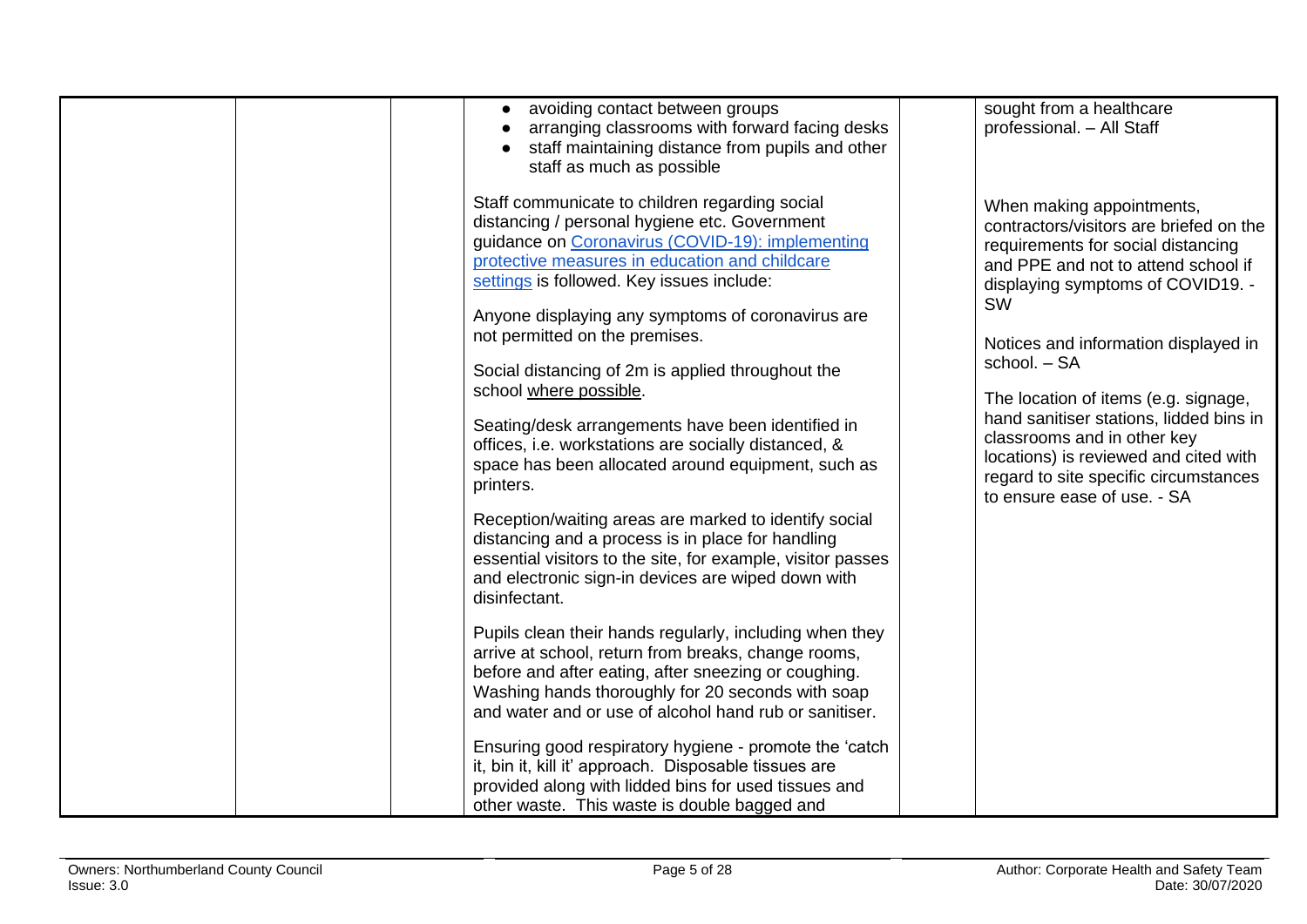|                                                                                                                                                                            |                                                                                            |   | disposed of. Face coverings should not be worn in<br>schools as a general rule. Arrangements have been<br>put in place should a pupil arrive wearing one -<br>disposable masks to be put into a bin bag in a lidded<br>bin, reusable covering to be placed by the pupil into a<br>bag to take home.<br>Cleaning frequently touched surfaces often using<br>standard products, such as detergents and bleach (if<br>appropriate).<br>Minimising contact and mixing by altering, as much as<br>possible, the environment (such as classroom layout)<br>and timetables.                                                                                                                                                                                                                                                                                                                                                                                                          |   |                                                                                                                                                                                                                                                                                                                                                                                                                                                                                                                 |
|----------------------------------------------------------------------------------------------------------------------------------------------------------------------------|--------------------------------------------------------------------------------------------|---|-------------------------------------------------------------------------------------------------------------------------------------------------------------------------------------------------------------------------------------------------------------------------------------------------------------------------------------------------------------------------------------------------------------------------------------------------------------------------------------------------------------------------------------------------------------------------------------------------------------------------------------------------------------------------------------------------------------------------------------------------------------------------------------------------------------------------------------------------------------------------------------------------------------------------------------------------------------------------------|---|-----------------------------------------------------------------------------------------------------------------------------------------------------------------------------------------------------------------------------------------------------------------------------------------------------------------------------------------------------------------------------------------------------------------------------------------------------------------------------------------------------------------|
| All<br>teaching/classroom<br>activities; early<br>years, primary and<br>secondary<br>(see also section on<br><b>Shared Learning</b><br>Spaces/practical<br>teaching below) | Contracting<br>coronavirus - staff<br>and pupils,<br>passing onto<br>vulnerable<br>persons | H | Cohort (bubble) Groups (see also H&S briefing for<br>Heads)<br>Due to the nature and size of the school, GUST will be<br>working as one bubble. The school has, however,<br>cohort groups so that staff and pupils generally only<br>mix with others in a consistent group and keep away<br>from other people/groups as much as possible for<br>added protection. Contact with other groups is brief<br>and transitory only. Group sizes are kept as small as<br>possible, taking into account delivery of the curriculum,<br>and are detailed below (enter school specific detail; the<br>following is given as guidance):<br>○ Key Stage 1 & 2 - Full class sized cohorts<br>○ Key Stage 3, 4 & 5 - Full class sized<br>cohorts<br><b>Social Distancing</b><br>As the school is fully open to all year groups, it is<br>accepted that social distancing cannot always be<br>achieved (especially for younger children).<br>However, it should be applied wherever possible. | L | <b>Review Guidance &amp; Checklist:</b><br><b>Opening Schools for more children</b><br>and young people: initial planning<br>framework for schools in England<br>Planning guide for primary schools<br>Guidance for secondary school<br>provision form 15 June 2020<br>Planning guide for early years and<br>childcare settings<br>Access rooms directly from outside<br>where possible.<br>No sharing of stationery etc.<br>Note: Government guidance states<br>that schools should not put rotas in<br>place. |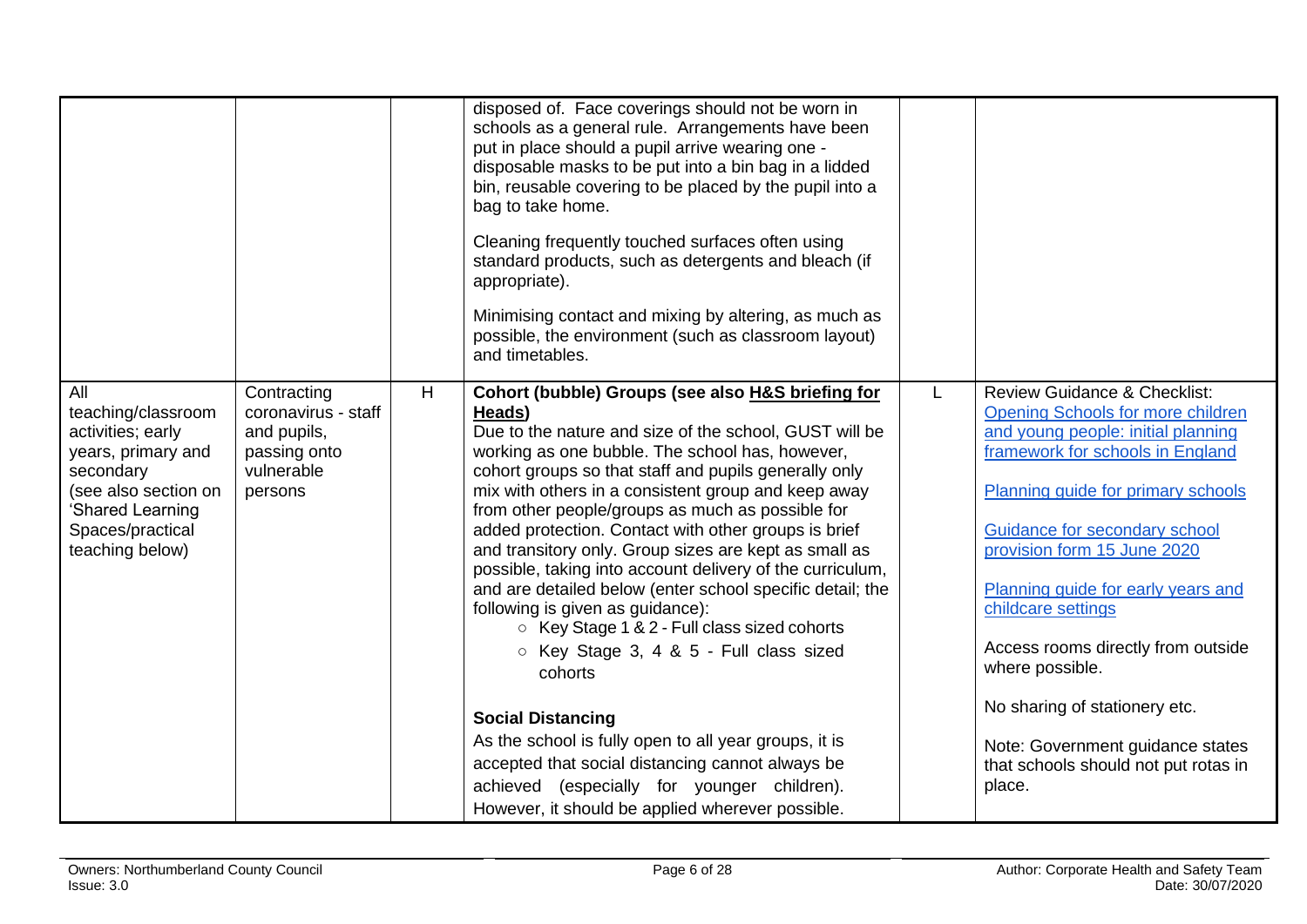|                             | For older children and staff this is more<br>achievable and should be more robustly<br>implemented. The general arrangements below<br>have been put in place to mitigate the risk where |
|-----------------------------|-----------------------------------------------------------------------------------------------------------------------------------------------------------------------------------------|
|                             | distancing cannot always be achieved.                                                                                                                                                   |
|                             |                                                                                                                                                                                         |
| <b>General arrangements</b> |                                                                                                                                                                                         |
|                             | • Pupils taught to adopt good hand and respiratory                                                                                                                                      |
|                             | hygiene, to maintain suitable distancing (where<br>possible) and to report if they are unwell.                                                                                          |
|                             | • Staff explicitly supervise health and hand hygiene                                                                                                                                    |
|                             | arrangements for younger children and those with                                                                                                                                        |
|                             | additional needs. Measures are in place to ensure                                                                                                                                       |
|                             | more independent older pupils are following good                                                                                                                                        |
| hygiene practices.          | • Staff informally monitor for presence of symptoms.                                                                                                                                    |
|                             | Regular cleaning initiated (see below).                                                                                                                                                 |
|                             | • Where possible the same teaching staff work with                                                                                                                                      |
| the same groups             |                                                                                                                                                                                         |
|                             | • Where possible, the same groups are taught in the                                                                                                                                     |
|                             | same classrooms or where this isn't possible,                                                                                                                                           |
|                             | larger bubble groups are assigned 'zones' within                                                                                                                                        |
|                             | the building. This limits the amount of movement                                                                                                                                        |
| groups.                     | around the school and potential contact with other                                                                                                                                      |
|                             | • Where possible the same desks are used by the                                                                                                                                         |
|                             | same pupils each day and desks are front facing,                                                                                                                                        |
|                             | with pupils sat side by side rather than face to                                                                                                                                        |
|                             | face. Circular tables have been taken out of use.                                                                                                                                       |
|                             | • Timetabling has been reviewed to stagger school                                                                                                                                       |
|                             | activities (PE, Outdoor Learning, assemblies,                                                                                                                                           |
|                             | break times, lunch, pick up/drop off) to reduce                                                                                                                                         |
|                             | movements and incidence of group mixing,                                                                                                                                                |
| including parents.          | • Equipment use has been revised and measures to                                                                                                                                        |
|                             | prevent simultaneous (as well as cleaning, below)                                                                                                                                       |
|                             |                                                                                                                                                                                         |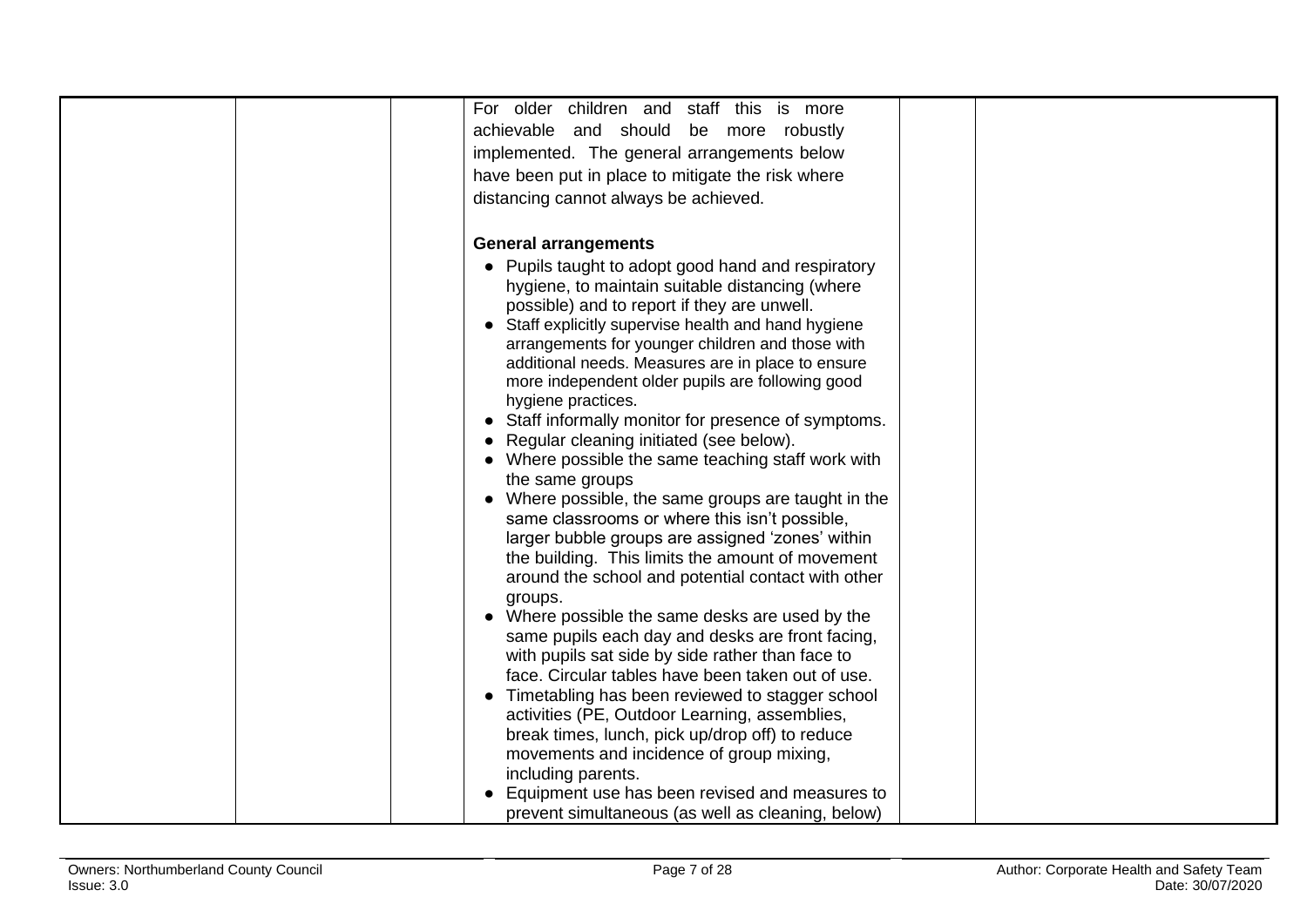<span id="page-7-0"></span>

|                                                                                                                       |                                                          |   | use and reduce consecutive use have been<br>introduced.<br>• Where possible areas will be well ventilated, doors<br>propped open (where safe to do so, taking into<br>account fire safety and safeguarding) to limit use<br>of door handles.                                                                                                                                                                                                                                                                                                                                                                                                                                                                                                                                                                                                                                                                                                                                                                                   |    |                                                                                                                                                                                                                                                                                                                                                                                                                                                                                                                                                                                                                                                                                                                                                                                                                                                                                                                                                                                                                       |
|-----------------------------------------------------------------------------------------------------------------------|----------------------------------------------------------|---|--------------------------------------------------------------------------------------------------------------------------------------------------------------------------------------------------------------------------------------------------------------------------------------------------------------------------------------------------------------------------------------------------------------------------------------------------------------------------------------------------------------------------------------------------------------------------------------------------------------------------------------------------------------------------------------------------------------------------------------------------------------------------------------------------------------------------------------------------------------------------------------------------------------------------------------------------------------------------------------------------------------------------------|----|-----------------------------------------------------------------------------------------------------------------------------------------------------------------------------------------------------------------------------------------------------------------------------------------------------------------------------------------------------------------------------------------------------------------------------------------------------------------------------------------------------------------------------------------------------------------------------------------------------------------------------------------------------------------------------------------------------------------------------------------------------------------------------------------------------------------------------------------------------------------------------------------------------------------------------------------------------------------------------------------------------------------------|
| Use of shared<br>learning spaces by<br>different cohort<br>(bubble) groups and<br>teaching of practical<br>activities | Contracting<br>coronavirus -<br>staff, pupils,<br>public | H | In addition to the arrangements above, the following<br>measures are in place for use of shared learning<br>spaces/teaching of practical subjects:<br>• Activities undertaken are reviewed to allow<br>teaching to take place in usual/assigned class<br>space wherever possible.<br>• Where this isn't possible and practical activities<br>are required to take place in classrooms shared<br>between bubble groups (e.g. D&T, Science,<br>Domestic Science etc), frequently touched areas,<br>desks, chairs etc and any shared equipment are<br>cleaned between bubble group use (or left for 48<br>hours, 72 hours for plastics).<br>• Those teaching practical subjects to a range of<br>groups maintain social distancing and remain at<br>the front of the class where possible.<br>Staff have reviewed lesson plans and risk<br>assessments are in place for use of practical areas<br>and for activities taking place e.g. PE, music, domestic<br>science, art etc [signpost or link to specific risk<br>assessments] | L. | PE activities are carried out in line<br>with the latest guidance from<br>AfPE, (updated risk assessment<br>dated 16 July available for AfPE<br>members only) the government and<br>Sport England and activity risk<br>assessments reviewed.<br>Music - increased risk from<br>singing/chanting/shouting/ playing<br>wind or brass instruments. Physical<br>distancing of pupils is in place and<br>playing outside undertaken wherever<br>possible. Group sizes to no more<br>than 15, positioning pupils back-to-<br>back or side-to-side, avoiding sharing<br>of instruments, and ensuring good<br>ventilation. Singing, wind and brass<br>playing do not take place in larger<br>groups such as school choirs and<br>ensembles, or school assemblies. -<br>МM<br>[Until such a time as further guidance<br>is available from advisory bodies<br>such as CLEAPSS etc, lesson plans<br>may need to be reviewed to reduce<br>practical experiments/exercises by<br>carrying out more teacher<br>demonstrations etc.] |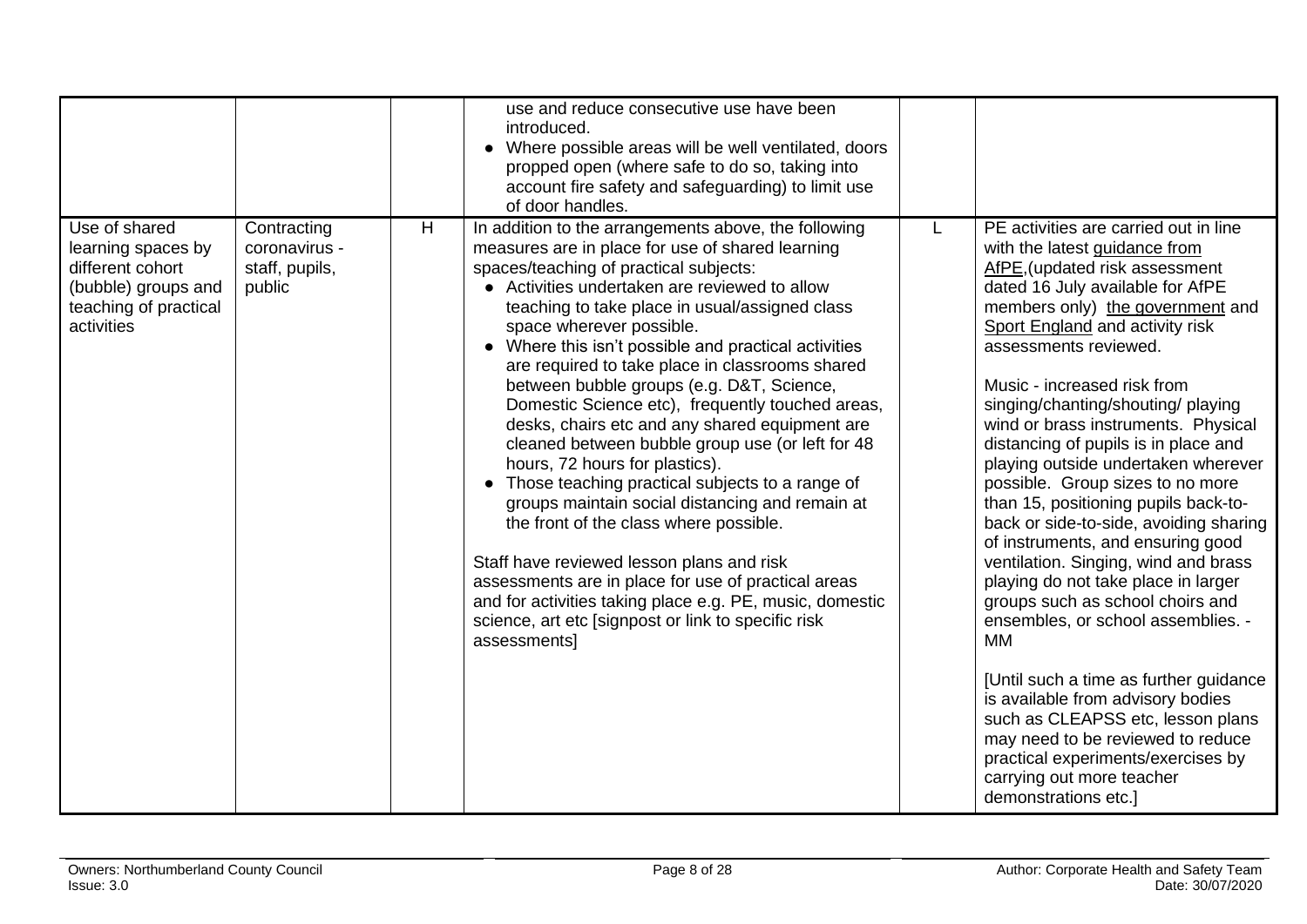<span id="page-8-0"></span>

| Use of communal<br>areas - toilets,<br>corridors, sports<br>areas, dining hall,<br>outdoor spaces | Contracting<br>coronavirus - staff<br>pupils, visitors,<br>parents/carers | H | Class changeover/break times are staggered to reduce<br>the level of circulation throughout school. (One-way<br>circulation routes should be considered or place a<br>divider down the middle of the corridor if the width<br>allows).<br>Halls, dining areas and internal and external sports<br>facilities can be shared as long as different cohort                       | M | When reviewing areas/spaces<br>consider:<br>Widening routes where possible.<br>Removing unnecessary obstacles.<br>Signing and communications:<br>- markings/signage at entrances<br>- movement intersections. |
|---------------------------------------------------------------------------------------------------|---------------------------------------------------------------------------|---|------------------------------------------------------------------------------------------------------------------------------------------------------------------------------------------------------------------------------------------------------------------------------------------------------------------------------------------------------------------------------|---|---------------------------------------------------------------------------------------------------------------------------------------------------------------------------------------------------------------|
|                                                                                                   |                                                                           |   | groups do not mix (and especially do not play sports or<br>games together) and adequate cleaning between<br>group use takes place.                                                                                                                                                                                                                                           |   | - encouraging people to wait and<br>allow others to pass<br>One-way movement.<br>Separate entry and exit routes.                                                                                              |
|                                                                                                   |                                                                           |   | Assemblies are arranged to take place with individual<br>groups in their allocated classroom spaces rather than<br>bringing all children from different classes together into<br>one hall or large space.                                                                                                                                                                    |   | Enlarge access and exits.<br>Accommodate extended queuing:<br>- Defined queue areas<br>- "Do not join the queue" when<br>capacity reached signs                                                               |
|                                                                                                   |                                                                           |   | Lunch breaks are staggered. Children clean their<br>hands before entering in their cohort groups (younger<br>children are assisted with this). Different cohort groups<br>are kept apart, and tables cleaned between each<br>cohort group. If such measures are not possible,<br>children should be brought their lunch in their<br>classrooms.                              |   | Deliveries.<br>People with additional needs.<br>Use of stewards.                                                                                                                                              |
|                                                                                                   |                                                                           |   | Table seating plans for those in the same class/cohort<br>group are arranged so children are seated as far apart<br>as possible or where this is not possible are seated<br>side by side. [it is accepted that this won't always be<br>possible, and schools should balance this against the<br>practicality of completing lunch sittings within a<br>reasonable timescale]. |   |                                                                                                                                                                                                               |
|                                                                                                   |                                                                           |   | Arrangements are in place to ensure that toilets do not<br>become crowded by limiting the number of children or<br>young people who use the toilet facilities at one time                                                                                                                                                                                                    |   |                                                                                                                                                                                                               |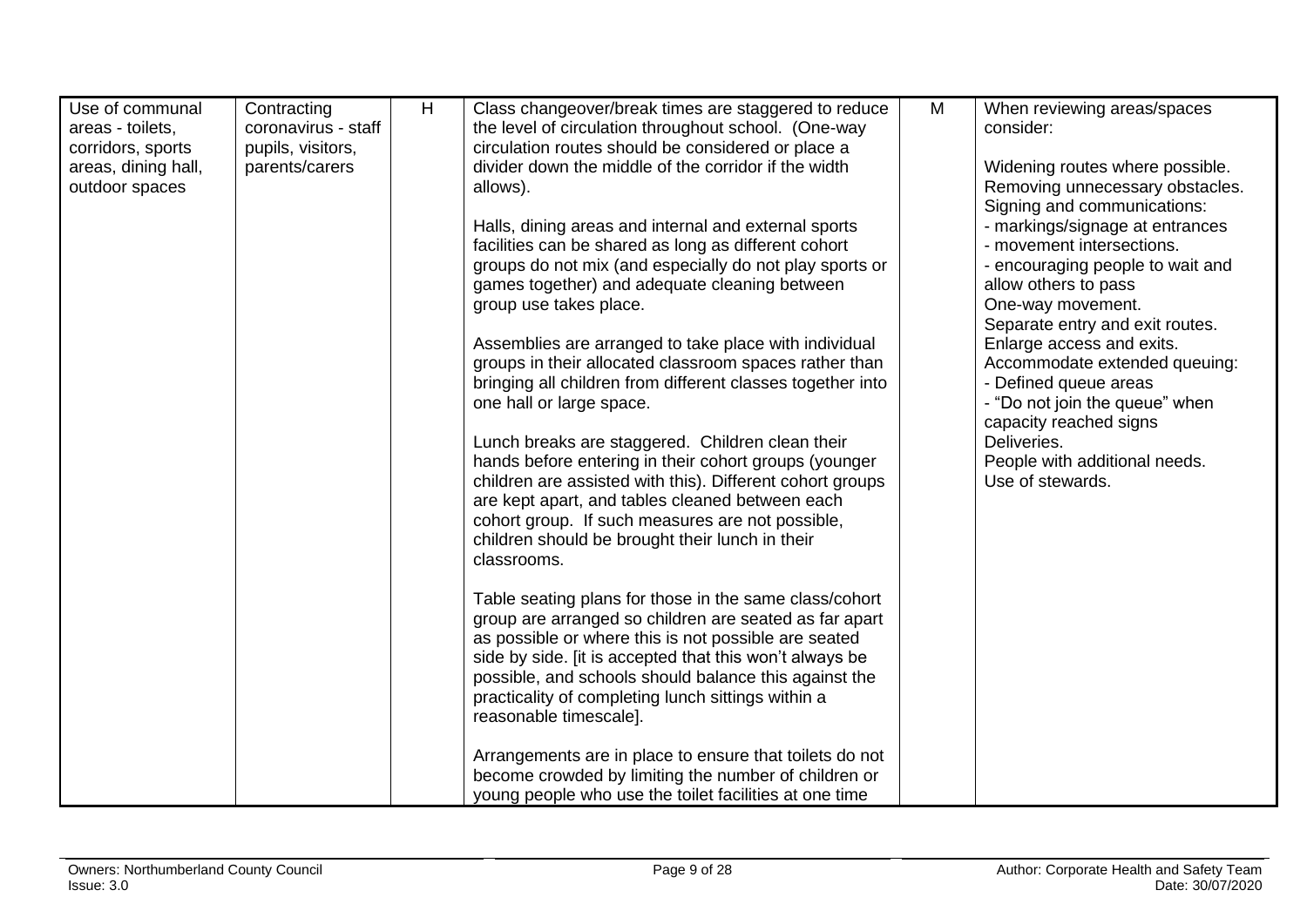<span id="page-9-1"></span><span id="page-9-0"></span>

| Staff use of<br>communal<br>areas/working with      | Contracting<br>coronavirus - staff<br>pupils, visitors,  | H | Staff breaks are staggered to avoid congestion in staff<br>rooms. Shared crockery/cutlery has been removed<br>and staff use their own equipment.                                                                                                          |    | Review and apply the guidance for<br>working safely in offices if applicable<br>(e.g. receptions and shared offices)                                                                                                                   |
|-----------------------------------------------------|----------------------------------------------------------|---|-----------------------------------------------------------------------------------------------------------------------------------------------------------------------------------------------------------------------------------------------------------|----|----------------------------------------------------------------------------------------------------------------------------------------------------------------------------------------------------------------------------------------|
| different groups.<br>Use of supply<br>teachers and  | parents/carers                                           |   | Measures are applied within shared offices and staff<br>room(s) to implement social distancing.                                                                                                                                                           |    | Offices and contact centres -<br>Working safely during coronavirus<br>(COVID-19) - Guidance                                                                                                                                            |
| temporary workers                                   |                                                          |   | Clear use and cleaning guidance for staff toilets are in<br>place to ensure they are kept clean and social<br>distancing is achieved as much as possible.                                                                                                 |    |                                                                                                                                                                                                                                        |
|                                                     |                                                          |   | Staff maintain 2m distance from pupils where possible<br>(especially between adults and with older children).<br>Face to face contact within 1m of anyone is minimised.                                                                                   |    |                                                                                                                                                                                                                                        |
|                                                     |                                                          |   | Supply staff and other temporary workers can move<br>between schools, but school leaders are to consider<br>how to minimise the number of visitors to the school<br>where possible.                                                                       |    |                                                                                                                                                                                                                                        |
|                                                     |                                                          |   | Temporary staff and visiting staff will be expected to<br>comply with the school's arrangements for managing<br>and minimising risk, including taking particular care to<br>maintain distance from other staff and pupils.                                |    |                                                                                                                                                                                                                                        |
|                                                     |                                                          |   | Review and implementation of longer-term staff<br>contracts/arrangements across a broader time period to<br>minimise numbers of contacts.                                                                                                                 |    |                                                                                                                                                                                                                                        |
| Outdoor education<br>on-site and off-site<br>visits | Contracting<br>coronavirus -<br>staff, pupils,<br>public | H | General control measures listed by this risk assessment<br>are implemented as far as they are able to ensure that<br>the risk of virus spread for both staff and children is as<br>low as possible.<br>The NCC Guidance for Outdoor Education - Schools & | L. | Onsite activities: Submission of an<br>Evolve form is not required, however<br>where risks are significant or are not<br>already covered with another risk<br>assessment the activity must be<br>subject to a written risk assessment. |
|                                                     |                                                          |   | Establishments during COVID-19 for Planning Safe<br>Activities is followed. Located within the Resources<br>Section on the Evolve system under "Guidance".                                                                                                |    | Offsite activities: Submission of an<br>Evolve form is required for all Offsite                                                                                                                                                        |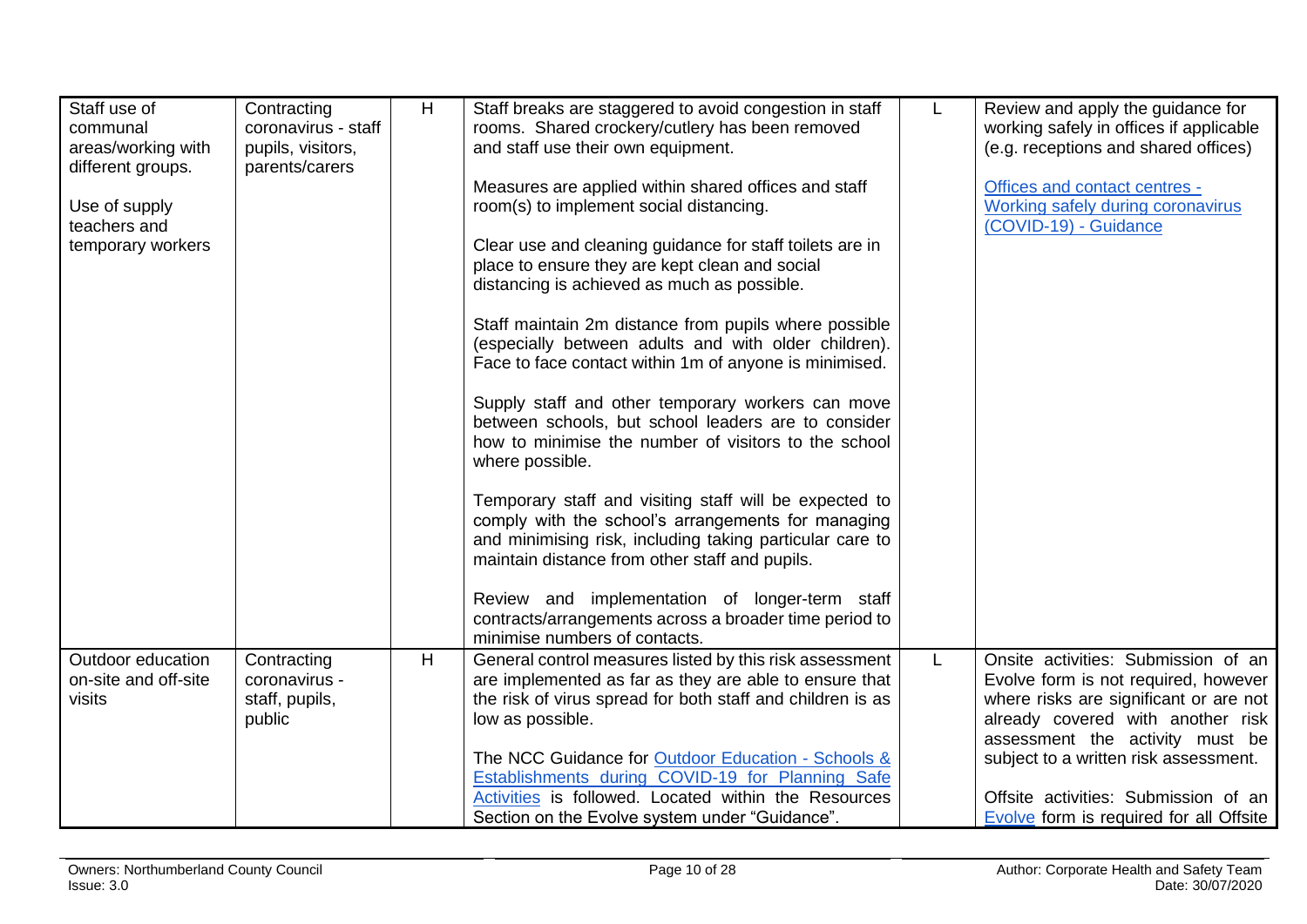<span id="page-10-1"></span><span id="page-10-0"></span>

|                                                               |                                                          |   | Educational Visit Coordinator & Heads receive policy<br>guidance updates and actively check for updates on the<br>Evolve system.                                                                                                                                                                                                                                                                                                                                                                                                                                           |   | visits. Note DfE and FCO advice and<br><b>OEAP National Guidance.</b> - All Staff                                                                                                                                                                            |
|---------------------------------------------------------------|----------------------------------------------------------|---|----------------------------------------------------------------------------------------------------------------------------------------------------------------------------------------------------------------------------------------------------------------------------------------------------------------------------------------------------------------------------------------------------------------------------------------------------------------------------------------------------------------------------------------------------------------------------|---|--------------------------------------------------------------------------------------------------------------------------------------------------------------------------------------------------------------------------------------------------------------|
| Play activities                                               | Contracting<br>coronavirus - staff<br>and pupils         | H | Existing school play risk assessment has been<br>reviewed against government advice and shared with<br>staff.                                                                                                                                                                                                                                                                                                                                                                                                                                                              | L |                                                                                                                                                                                                                                                              |
|                                                               |                                                          |   | Break times are staggered (including lunch), so that<br>children are not moving around the school at the same<br>time.                                                                                                                                                                                                                                                                                                                                                                                                                                                     |   |                                                                                                                                                                                                                                                              |
|                                                               |                                                          |   | Soft furnishings, soft toys and toys that are hard to<br>clean have been removed from classrooms.                                                                                                                                                                                                                                                                                                                                                                                                                                                                          |   |                                                                                                                                                                                                                                                              |
| Provision of school<br>meals service                          | Contracting<br>coronavirus -<br>staff, pupils            |   | The school kitchen will be fully open from the start of<br>the autumn term and normal legal requirements will<br>apply. Kitchen operations comply with the guidance<br>for food businesses on coronavirus (COVID-19).<br>Catering staff are aware of the content of this risk<br>assessment and the measures required for use of<br>communal staff areas have been implemented e.g. for<br>toilets/staff room/changing rooms. [see also section on<br>use of communal areas for seating plans etc]                                                                         |   | Risk assessments have been<br>reviewed and updated where<br>required (both for catering activities<br>and dining hall arrangements,<br>including additional cleaning,<br>placement of tables, bubble group<br>use etc)                                       |
| Parents/carers<br>picking up/collecting<br>pupils from school | Contracting<br>coronavirus -<br>staff, pupils,<br>public | H | Routes, layouts and congregation points have been<br>reviewed and measures introduced to aid circulation so<br>social distancing may be maintained.<br>Queuing system and greeting process by teaching<br>support. Immediate hand wash on arrival.<br>Drop off/collection times are staggered.<br>Children will enter via side entrance on a 'one-at-a-<br>time' basis.<br>Staff briefed on the arrangements to be applied.<br>Children, young people, parents/carers are advised:<br>• Not to enter the building if displaying any<br>symptoms of coronavirus (COVID-19). | L | <b>Review Guidance &amp; Checklist:</b><br>Opening Schools for more children<br>and young people: initial planning<br>framework for schools in England<br>Planning guide for primary schools<br>Guidance for secondary school<br>provision form 15 June 2020 |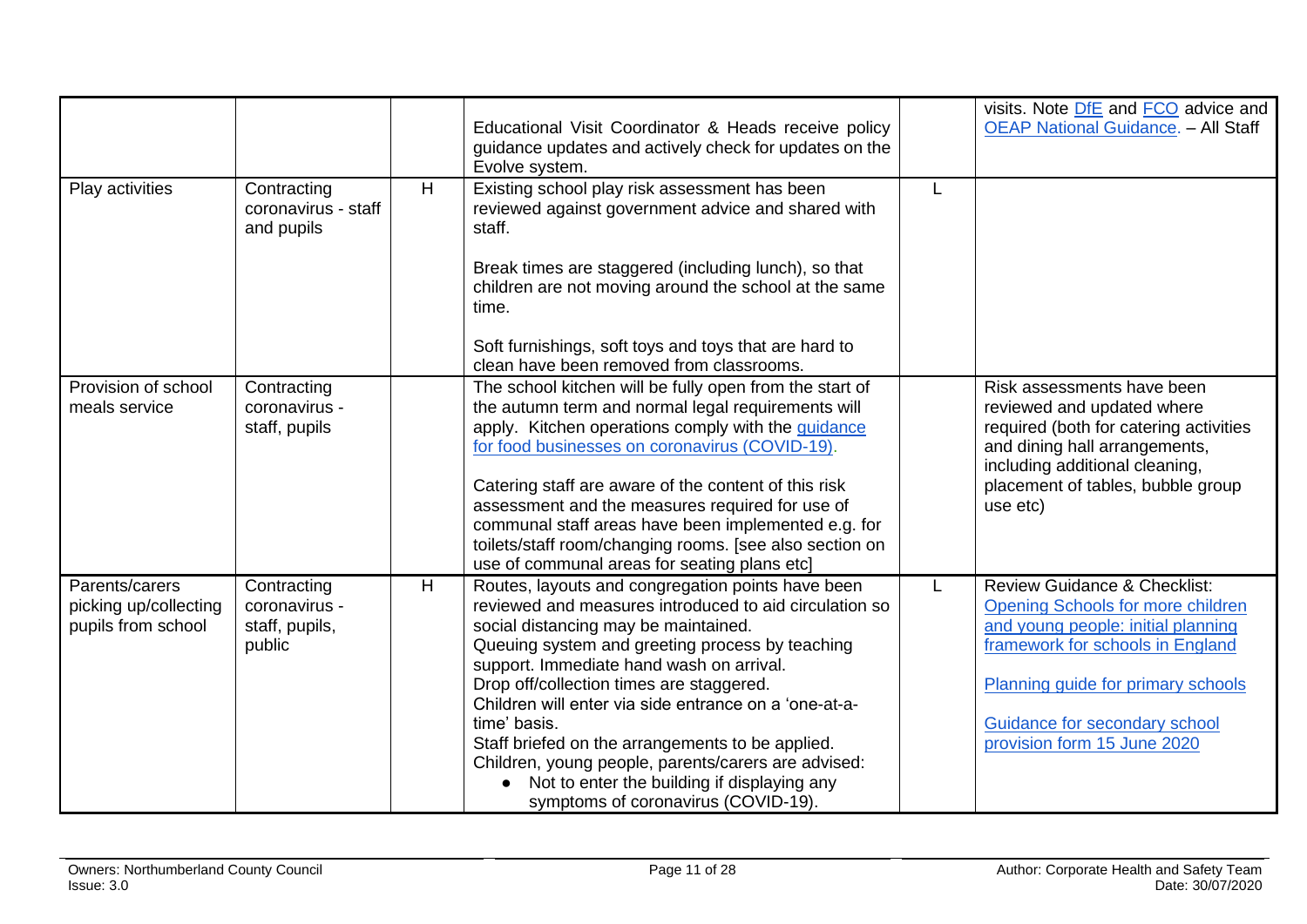<span id="page-11-0"></span>

|                                                                |                                                                      |   | Only to attend one at a time<br>$\bullet$<br>Of the designated pick up and drop off<br>protocols (time, location, process) to minimise<br>contact.<br>Not to gather at entrances, gates or doors<br>unless have pre-arranged appointments.<br>School digital communications channels used to<br>engage and advise parents on protective steps being<br>taken and associated requirements.                                                                                                                                                                                                                                                                                                                                                                                                                                                                                                                                                                                                                                         |   |                                                                                                                                                                                                                                                                                                                                                                                                                                                                                                                                                                                                                                                        |
|----------------------------------------------------------------|----------------------------------------------------------------------|---|-----------------------------------------------------------------------------------------------------------------------------------------------------------------------------------------------------------------------------------------------------------------------------------------------------------------------------------------------------------------------------------------------------------------------------------------------------------------------------------------------------------------------------------------------------------------------------------------------------------------------------------------------------------------------------------------------------------------------------------------------------------------------------------------------------------------------------------------------------------------------------------------------------------------------------------------------------------------------------------------------------------------------------------|---|--------------------------------------------------------------------------------------------------------------------------------------------------------------------------------------------------------------------------------------------------------------------------------------------------------------------------------------------------------------------------------------------------------------------------------------------------------------------------------------------------------------------------------------------------------------------------------------------------------------------------------------------------------|
| Use of School<br><b>Transport (external</b><br>provision only) | Contracting<br>coronavirus -<br>staff, pupils,<br>transport provider | H | Steps taken to ensure anyone who becomes<br>symptomatic does not use School Transport.<br>Areas under lockdown are avoided unless travel<br>into/out of that area is essential.<br>The school encourages pupils to walk or cycle to<br>school where possible. For some families, driving<br>children to school may be a preferable option and will<br>be accommodated where safe to do so.<br>The degree of public transport use by pupils is<br>quantified so; a) arrival and departure times are<br>staggered to minimise and reduce intensity of use of<br>public transport and, b) to support the Local Authority<br>in identifying where it may need to provide additional<br>dedicated school transport services to depress<br>demand for public transport and to increase capacity in<br>the system.<br>Providers have taken steps to adapt vehicle use in<br>accordance with NCC School Transport Risk<br>Assessment for Coronavirus to facilitate use of hand<br>sanitiser, social distancing and use of face coverings. | M | Note 1: Children who are allocated to<br>a specific cohort/bubble in school are<br>not required to utilise school<br>transport in those cohorts only.<br>Children from different cohorts may<br>share the same transport providing<br>stated control measures are put in<br>place.<br>Note 2: Children under the age of 3<br>should not wear face coverings.<br>Children aged from 3-10 can wear<br>face coverings, but they are not<br>required to.<br>Stated measures to be reviewed<br>upon publication of new guidance to<br>local authorities on providing<br>dedicated school transport that will<br>build upon existing government<br>guidance. |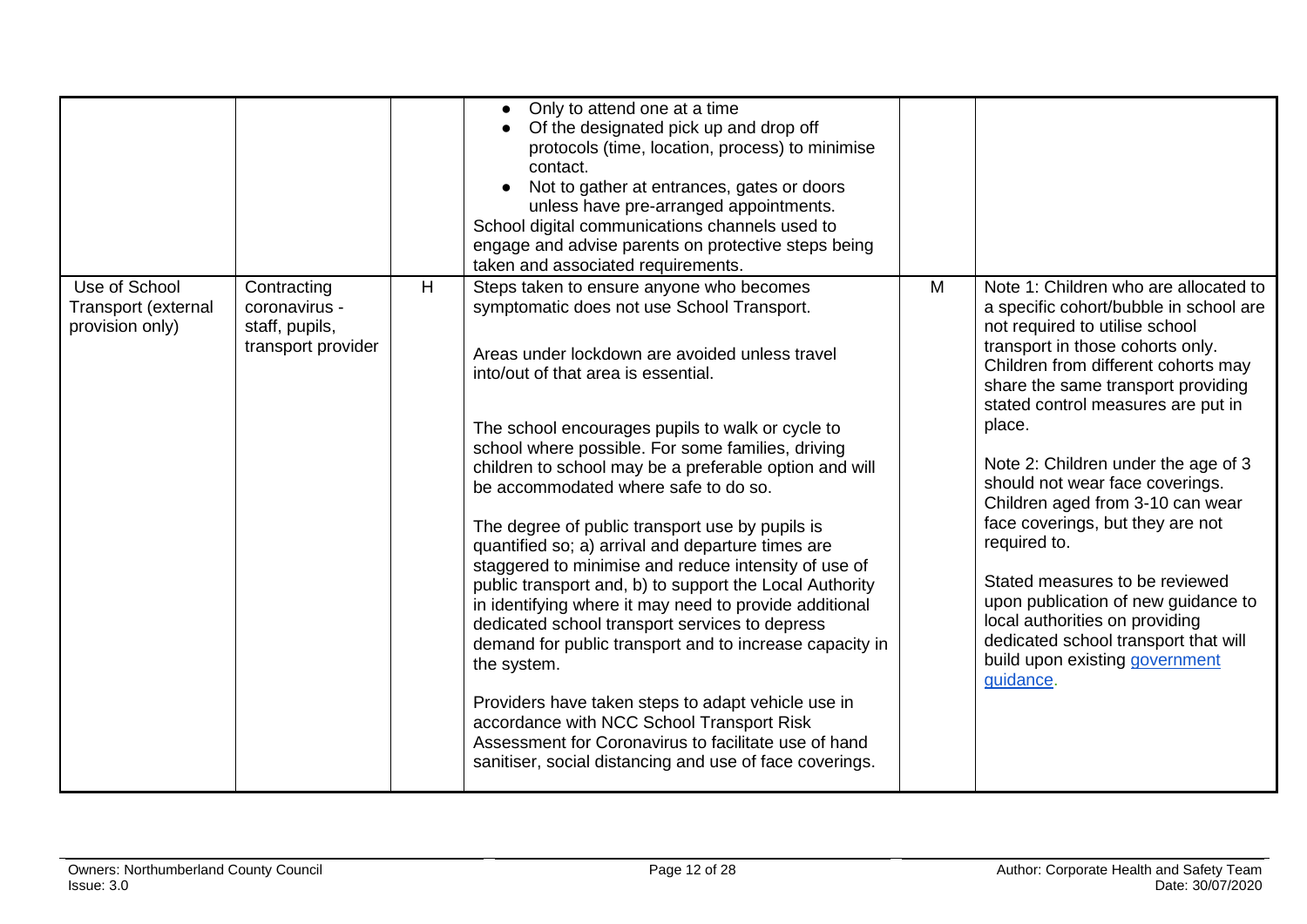<span id="page-12-0"></span>

|                                       |                                                |   | A review has been undertaken by the school of<br>dedicated transport use and consideration has been<br>given to;<br>• grouping school-based cohorts together on<br>designated school transport where possible.<br>• use of hand sanitiser upon boarding and<br>disembarking<br>• implementing organised queuing and boarding<br>where possible<br>• supporting use of face coverings for children over<br>the age of 11 on transport where they are likely to<br>come into contact with people outside of their<br>group or who they do not normally meet<br>The school has consulted the Local Authority School<br>Transport team to support their implementation of<br>transport arrangements and to plan the staggering of<br>start and finishing times. Where applicable,<br>consideration has been given to pupils using public<br>transport to help them to avoid peak travel times and<br>keep this to an absolute minimum. Arrangements for<br>staggering times have been communicated to parents<br>in advance.<br>Where staff are required to assist with accessing<br>transport and fitting of seat belts/restraints only those<br>within the child's cohort group will provide such<br>support. |   |                                                                                                                                       |
|---------------------------------------|------------------------------------------------|---|-------------------------------------------------------------------------------------------------------------------------------------------------------------------------------------------------------------------------------------------------------------------------------------------------------------------------------------------------------------------------------------------------------------------------------------------------------------------------------------------------------------------------------------------------------------------------------------------------------------------------------------------------------------------------------------------------------------------------------------------------------------------------------------------------------------------------------------------------------------------------------------------------------------------------------------------------------------------------------------------------------------------------------------------------------------------------------------------------------------------------------------------------------------------------------------------------------------|---|---------------------------------------------------------------------------------------------------------------------------------------|
| Staff travelling to<br>and from work. | Contracting<br>coronavirus,<br>spread of virus | H | Only use public transport if you have to; use alternative<br>methods of transport where possible - car, bicycle,<br>walking - maintaining social distancing where possible.<br>Those using public transport are identified and<br>encouraged to refer to governments safer travel<br>guidance for passengers.                                                                                                                                                                                                                                                                                                                                                                                                                                                                                                                                                                                                                                                                                                                                                                                                                                                                                               | M | <b>Review Guidance:</b><br>How to wear and make a cloth face<br>covering<br>Coronavirus (COVID-19): UK<br>transport and travel advice |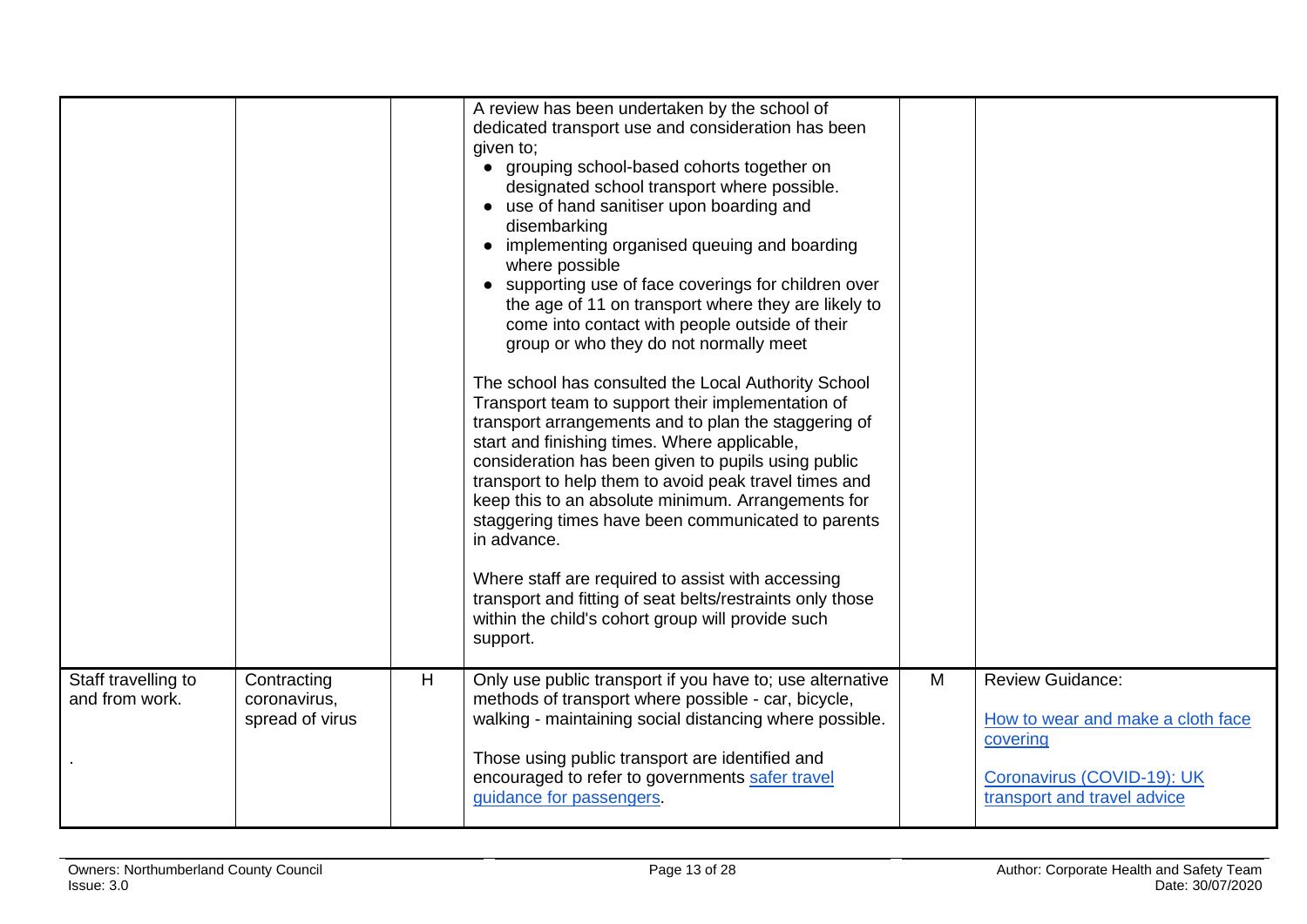<span id="page-13-0"></span>

|                                                                               |                                                |   | When travelling by public transport:                                                                                                                                                                                                                                                                                                                                                                                                                                                                                                                                                                                                                                                                                                                                                                                                                                                                                                                                                                   |                                                                                                                                                                                                                                                                                                                                                                                                                                                                                                                                                                                                                                                                        |
|-------------------------------------------------------------------------------|------------------------------------------------|---|--------------------------------------------------------------------------------------------------------------------------------------------------------------------------------------------------------------------------------------------------------------------------------------------------------------------------------------------------------------------------------------------------------------------------------------------------------------------------------------------------------------------------------------------------------------------------------------------------------------------------------------------------------------------------------------------------------------------------------------------------------------------------------------------------------------------------------------------------------------------------------------------------------------------------------------------------------------------------------------------------------|------------------------------------------------------------------------------------------------------------------------------------------------------------------------------------------------------------------------------------------------------------------------------------------------------------------------------------------------------------------------------------------------------------------------------------------------------------------------------------------------------------------------------------------------------------------------------------------------------------------------------------------------------------------------|
|                                                                               |                                                |   | Wear a face covering when using public<br>transport if you can (not for use whilst in school)<br>- surgical masks not required<br>avoid rush hours and busy times if you can<br>cover your cough or sneeze with a tissue, then<br>throw the tissue in the bin<br>follow advice on social distancing<br>wash your hands often with soap and water for<br>at least 20 seconds<br>if soap and water are not available, use an<br>$\bullet$<br>alcohol-based hand sanitiser                                                                                                                                                                                                                                                                                                                                                                                                                                                                                                                                |                                                                                                                                                                                                                                                                                                                                                                                                                                                                                                                                                                                                                                                                        |
| Children who are<br>non-compliant /<br>displaying<br>challenging<br>behaviour | Contracting<br>coronavirus -<br>staff, pupils, | M | Children who are symptomatic do not attend school.<br>Effective infection control strategies are in place<br>including measures to minimise contact with those who<br>become symptomatic whilst at school.<br>Current school arrangements including behaviour<br>policy, availability of trained staff and preventative<br>approaches are reviewed/updated taking account of<br>suggested school rules within Government Guidance.<br>Policy communicated to staff, children/pupils and<br>parents/carers.<br>Those with challenging behaviour only remain in<br>School where measures (e.g. behaviour management<br>plan, workable de-escalation techniques, trained staff)<br>are in place and there is certainty that they will be<br>effective.<br>All schools have access to NCC SEN Support Services<br>to accommodate and support learners with SEND who<br>are attending. Provision includes support in reviewing<br>and determining reasonable adjustments within plans<br>for EHCP learners. | <b>Review Guidance:</b><br>Planning guide for primary<br>schools<br>Guidance for secondary school<br>provision form 15 June 2020<br>For further information visit: NCC<br>Local SEND Offering 0-25 yrs.<br>All risk assessments, behaviour crisis<br>plans and EHCPs are updated (as<br>applicable) in line with the current<br>COVID-19 situation. Where these are<br>absent a person specific risk<br>assessment is undertaken of those<br>who pose a risk to others by virtue of<br>known behaviours. Reviews relate to<br>specific support staff and take steps<br>to avoid conflict and situations known<br>to increase anxiety and defensive<br>behaviours. - AS |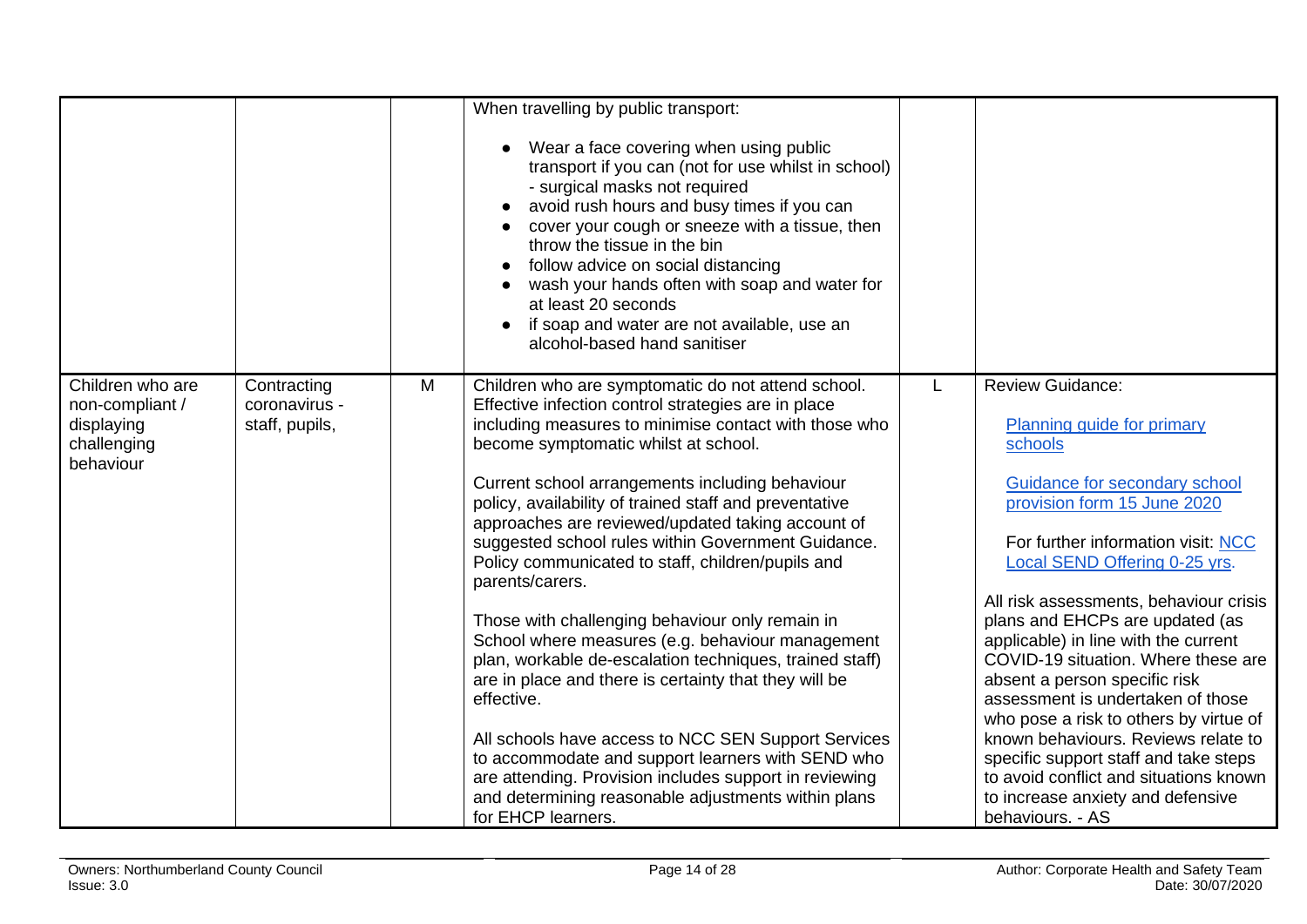<span id="page-14-1"></span><span id="page-14-0"></span>

|                             |                                                                                              |   |                                                                                                                                                                                                                                                                                                                                                                                                                                                                                                                                                                                                                                                                                                                                                                                                                                                                                                        |   | Advice given on the use of restrictive<br>physical interventions by front line<br>staff (available from Inclusive<br>Education Services). - SA                                                                                                                                                                                                                                                                       |
|-----------------------------|----------------------------------------------------------------------------------------------|---|--------------------------------------------------------------------------------------------------------------------------------------------------------------------------------------------------------------------------------------------------------------------------------------------------------------------------------------------------------------------------------------------------------------------------------------------------------------------------------------------------------------------------------------------------------------------------------------------------------------------------------------------------------------------------------------------------------------------------------------------------------------------------------------------------------------------------------------------------------------------------------------------------------|---|----------------------------------------------------------------------------------------------------------------------------------------------------------------------------------------------------------------------------------------------------------------------------------------------------------------------------------------------------------------------------------------------------------------------|
| Personal care<br>activities | Contracting<br>coronavirus or<br>passing onto<br>vulnerable or<br>shielded children          | H | Social distancing is implemented where possible.<br>In addition to standard infection prevention and control<br>measures, staff undertaking personal care within 2m of<br>a child also apply the general principles contained in<br>table 4 of the COVID-19: infection prevention and<br>control (IPC). Children who normally receive support<br>from the special school nurse or children's community<br>nurse will require an individual risk assessment. This<br>assessment should include input from the<br>parents/carers and healthcare professionals.<br>Reference to any care tasks and specific PPE<br>requirements for these tasks should be recorded and<br>implemented.<br>Any queries are directed to the school nurse.<br>Staff know how to safely put on and take off PPE.<br>PHE guidance on Putting on PPE; and Taking off PPE<br>is followed by all staff undertaking personal care. |   | PPE requests/shortages in PPE are<br>raised with the Schools Organisation<br>and Resources Team. - SLT<br>No additional PPE is generally<br>needed other than that already<br>identified via risk assessment.<br>Specific PPE/training is required for<br>staff providing personal care<br>involving an aerosol generating<br>procedure - advice is provided by the<br>school nurse and risk assessment<br>produced. |
| Use of hand<br>sanitiser    | Ingestion of hand<br>sanitiser.<br>Alcohol vapours<br>ignited resulting<br>in burns to hands | M | Always wash hands with soap and hot/warm water<br>wherever possible.<br>Where hand sanitizer is used, it contains a minimum of<br>60% alcohol. It is kept out of the reach of children and<br>used with staff supervision due to the risk of ingestion.<br>A safety data sheet and COSHH risk assessment are<br>in place for its use.                                                                                                                                                                                                                                                                                                                                                                                                                                                                                                                                                                  | L | Bulk supplies of alcohol gel are<br>stored appropriately as flammable<br>substances and the fire risk<br>assessment has been updated<br>accordingly. - SA & MT                                                                                                                                                                                                                                                       |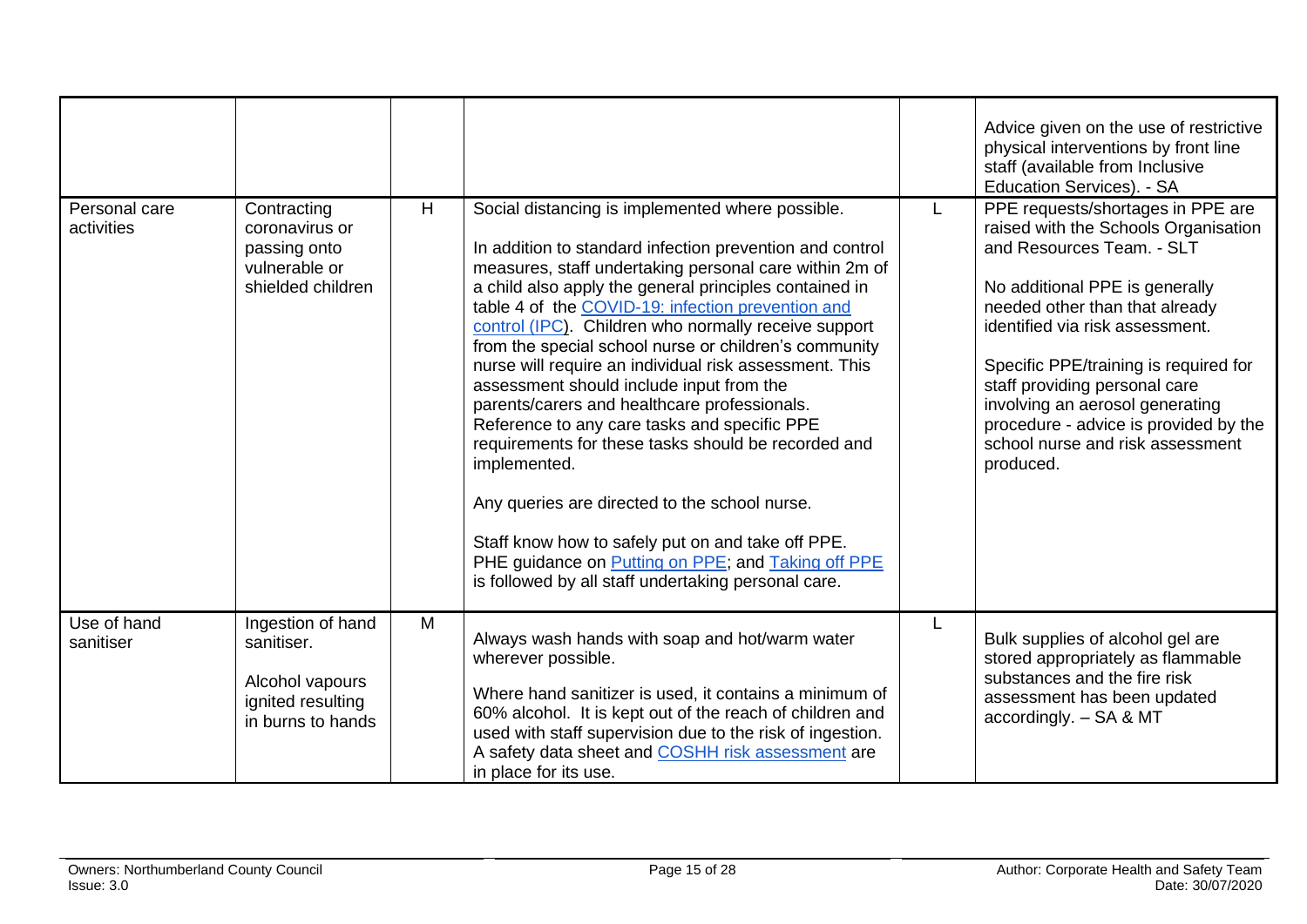<span id="page-15-0"></span>

|                                                                      |                            |   | When using alcohol based hand sanitisers make sure<br>all liquid is evaporated before smoking, touching any<br>electrical equipment or metal surfaces which may<br>result in a static shock, or any other source of ignition.<br>Skin friendly skin cleaning wipes can be used as an<br>alternative [these should still contain alcohol to be<br>considered as effective as sanitiser]                                                                                                                                                                                                                                                                                                                                                                                                                                                                                                                                                                                                                                                                                                                                                                                                                                                                                                          |   |                                                                                                                                                                                                                                                                                                                                                                                                                                                                                                                                                                                                                                           |
|----------------------------------------------------------------------|----------------------------|---|-------------------------------------------------------------------------------------------------------------------------------------------------------------------------------------------------------------------------------------------------------------------------------------------------------------------------------------------------------------------------------------------------------------------------------------------------------------------------------------------------------------------------------------------------------------------------------------------------------------------------------------------------------------------------------------------------------------------------------------------------------------------------------------------------------------------------------------------------------------------------------------------------------------------------------------------------------------------------------------------------------------------------------------------------------------------------------------------------------------------------------------------------------------------------------------------------------------------------------------------------------------------------------------------------|---|-------------------------------------------------------------------------------------------------------------------------------------------------------------------------------------------------------------------------------------------------------------------------------------------------------------------------------------------------------------------------------------------------------------------------------------------------------------------------------------------------------------------------------------------------------------------------------------------------------------------------------------------|
| Insufficient<br>cleaning/exposure to<br>virus on<br>objects/surfaces | Contracting<br>coronavirus | H | Increased cleaning to take place using standard<br>cleaning products; additional cleaning hours/resources<br>have been arranged with the priority being for<br>frequently touched areas/communal areas and shared<br>teaching spaces. Cleaning staff are briefed on the<br>amended cleaning schedule, and records kept of<br>cleaning undertaken.<br>In particular, objects and surfaces that are touched<br>regularly are frequently cleaned and disinfected. This<br>will include toys, books, desks, chairs, doors, sinks,<br>toilets, light switches, bannisters, play equipment etc.<br>Steps are taken to limit resources that are taken home<br>by staff and pupils. Marking policies have been<br>reviewed with emphasis on the use of visualisers, self-<br>marking and verbal feedback. Staff wash hands if<br>handling pupils homework/books.<br>A review has been undertaken to remove soft<br>furnishings, soft toys and toys/equipment that are hard<br>to clean (such as those with intricate parts).<br>Classrooms are cleaned daily. Where classrooms are<br>shared (practical lessons), the room and equipment is<br>cleaned between different group use. Bins for tissues<br>are emptied throughout the day. Rooms are well<br>ventilated with windows being kept open where | L | A supply of antibacterial<br>wipes/alcohol gel is made available<br>in school (including classrooms) to<br>encourage staff/pupils to help<br>maintain cleanliness in personal work<br>areas.<br>Cleaning products used in teaching<br>areas etc are those normally used by<br>cleaning staff - a safety data sheet<br>and COSHH risk assessment are in<br>place for each product.<br>PPE requests/shortages in PPE are<br>raised with the Schools Organisation<br>and Resources Team.<br>Bleach should be avoided, and a<br>suitable alternative product(s) used.<br>If schools are advised to use a<br>bleach based product, only bleach |
|                                                                      |                            |   | possible. Where doors are propped open to aid                                                                                                                                                                                                                                                                                                                                                                                                                                                                                                                                                                                                                                                                                                                                                                                                                                                                                                                                                                                                                                                                                                                                                                                                                                                   |   | sprays should be used. Its use must                                                                                                                                                                                                                                                                                                                                                                                                                                                                                                                                                                                                       |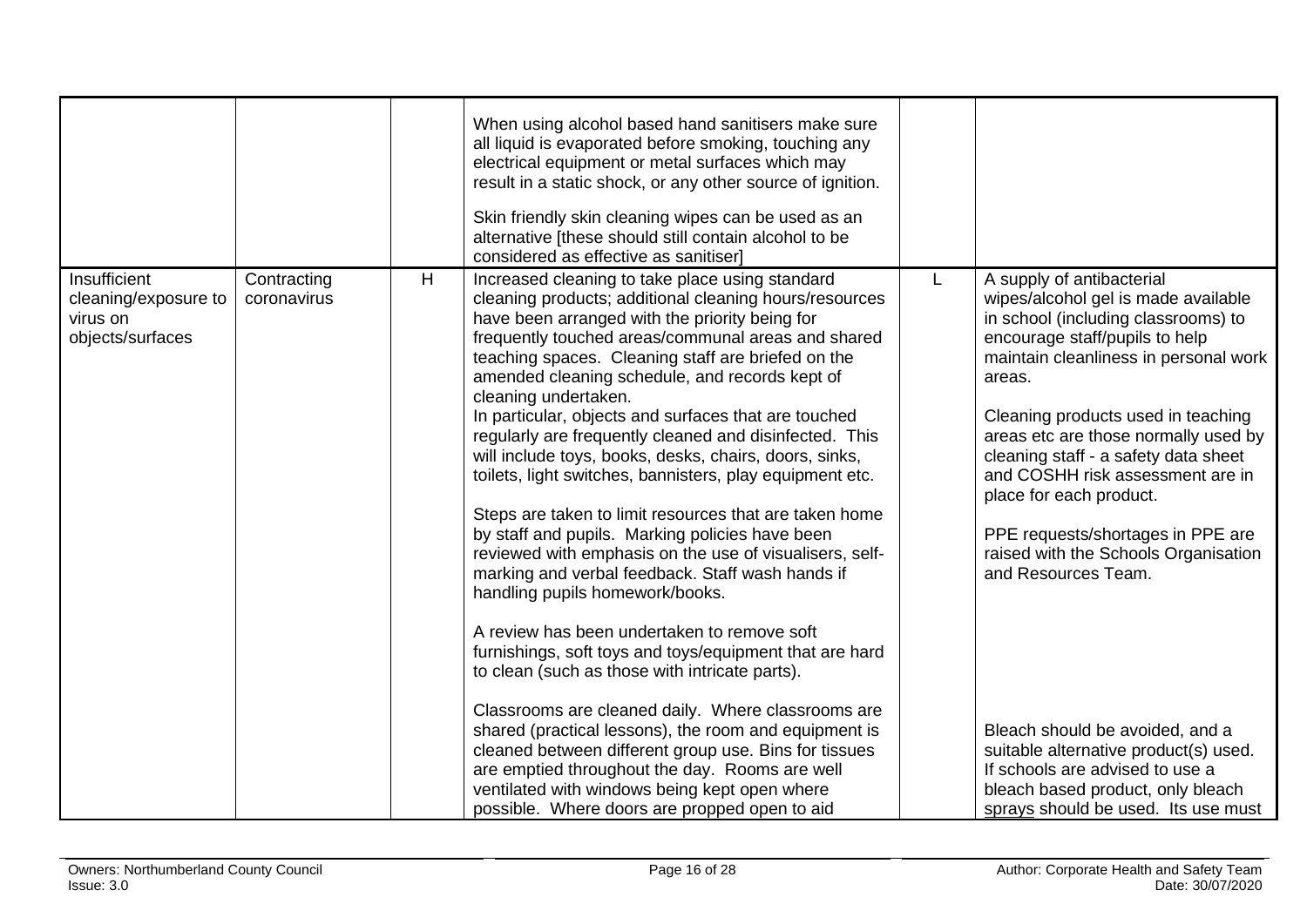<span id="page-16-0"></span>

|                                                                    |                                     |   | ventilation, these are in line with fire safety and<br>safeguarding requirements.<br>Where there is a suspected or confirmed case of<br>COVID-19 within the school, the school procedure for<br>dealing with this scenario is implemented, which<br>incorporates the PHE guidance on 'cleaning and<br>waste' (ensure cleaning products used comply with<br>this guidance). Staff wear disposable gloves and<br>aprons as a minimum. Hands are washed with soap<br>and water for 20 seconds when all PPE is removed.<br><b>NCC PPE Risk Assessment</b><br>Staff know how to put on and take off PPE correctly:<br>PHE - Putting on PPE; PHE - Taking off PPE<br>See also sections on Pupils and staff displaying<br>symptoms of coronavirus whilst at school.                                                                                                                                                  |   | be strictly controlled and it must not<br>be mixed with other cleaning<br>products due to the risk of chlorine<br>gas being liberated. The safety data<br>sheet and COSHH risk assessment<br>must be in place prior to use and<br>shared with staff.<br>See sample COSHH risk<br>assessment                                                                                                                                                                                                                                                                                                                             |
|--------------------------------------------------------------------|-------------------------------------|---|---------------------------------------------------------------------------------------------------------------------------------------------------------------------------------------------------------------------------------------------------------------------------------------------------------------------------------------------------------------------------------------------------------------------------------------------------------------------------------------------------------------------------------------------------------------------------------------------------------------------------------------------------------------------------------------------------------------------------------------------------------------------------------------------------------------------------------------------------------------------------------------------------------------|---|-------------------------------------------------------------------------------------------------------------------------------------------------------------------------------------------------------------------------------------------------------------------------------------------------------------------------------------------------------------------------------------------------------------------------------------------------------------------------------------------------------------------------------------------------------------------------------------------------------------------------|
| Staff displaying<br>symptoms of<br>coronavirus whilst at<br>school | <b>Others</b><br>contracting virus. | H | Headteacher / School Lead is notified immediately and<br>the staff member is sent home. PHE guidance on self<br>isolation is followed - Stay at Home If they are<br>seriously ill contact 999. The Council's public health<br>team are notified of all symptomatic persons by<br>emailing:<br>publichealthincidentalerts@northumberland.gov.uk<br>Any members of staff who have helped someone with<br>symptoms and any pupils who have been in close<br>contact with them do not need to go home to self-isolate<br>unless they develop symptoms themselves (in which<br>case, they should arrange a test) or if the symptomatic<br>person subsequently tests positive (see below) or they<br>have been requested to do so by NHS Test & Trace.<br>Cleaning the affected area with disinfectant after<br>someone with symptoms has left will reduce the risk of<br>passing the infection on to other people. | M | Ensure home and emergency<br>contacts are up to date.<br>A protocol is in place to cover this<br>eventuality and has been shared with<br>all staff who are clear on what action<br>to take.<br>Staff requested to urgently access<br>the national test and trace<br>programme which is now operational<br>and will involve direct discussion<br>with those in close contact with a<br>person who tests positive for<br>Covid19. A positive test will result in<br>the school being contacted by the<br>local Health Protection Team (HPT)<br>who will offer further advice and<br>support, however, staff should inform |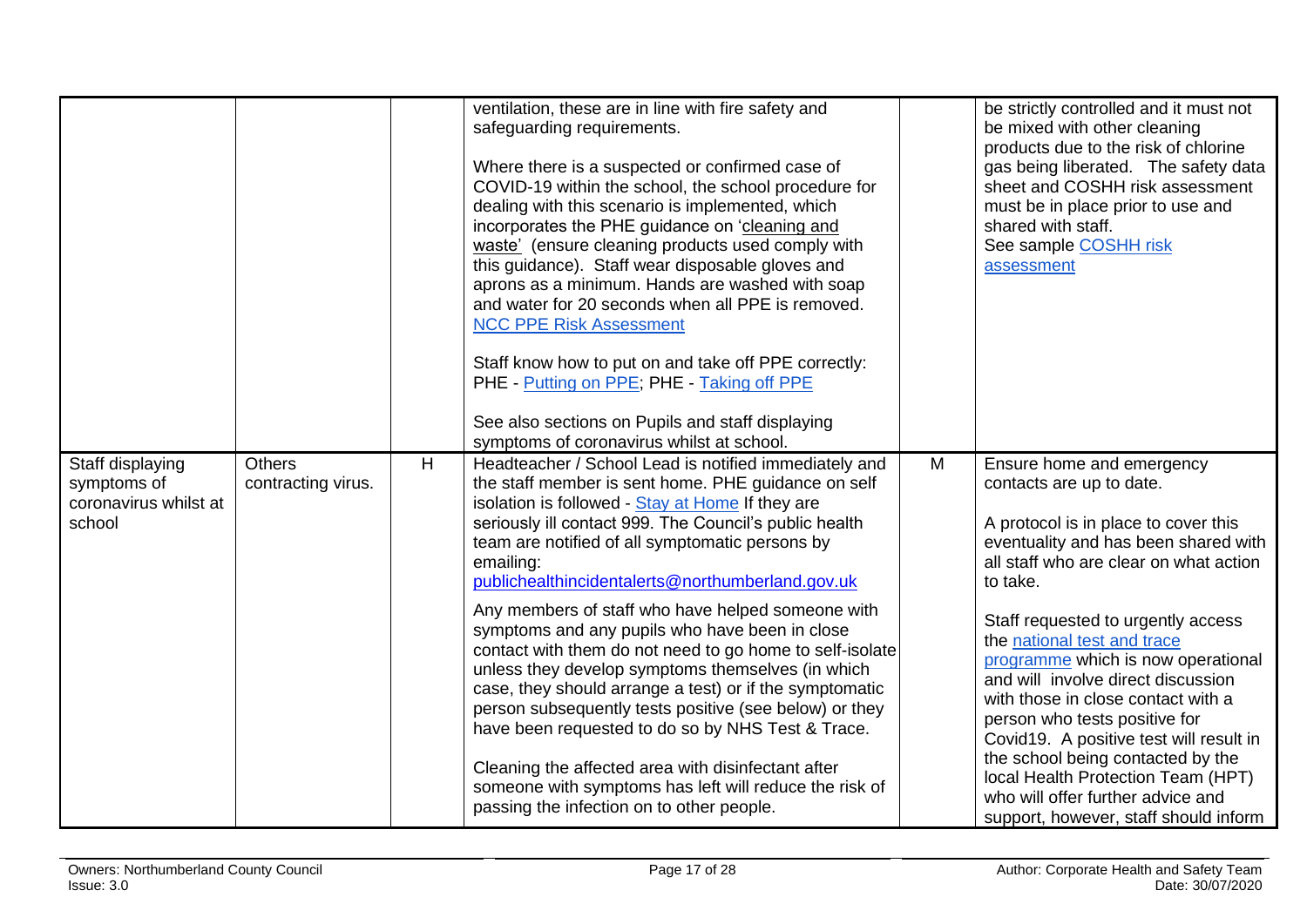<span id="page-17-0"></span>

|                                                                     |                                     |   | Where the staff member tests negative, they can return<br>to their setting when they are medically fit to do so<br>following discussion with line manager and appropriate<br>local risk assessment. Fellow household members can<br>end their self-isolation. PHE staff return to work criteria<br>must be applied. Advice can be taken from the local<br>Health Protection Team (HPT) regarding any further<br>requirements for the broader educational setting. The<br>HPT can be contacted via Public Health England on<br>0300 303 8596 (select option to be transferred to the<br>HPT).<br>Where the staff member tests positive, the rest of their<br>class should be sent home and advised to self-isolate<br>for 14 days from the date the staff member became<br>symptomatic. The other household members of that<br>wider class or group do not need to self-isolate unless<br>the child, young person or staff member they live with<br>in that group subsequently develops symptoms.<br>Confirmed cases of Covid-19 should be recorded via<br>ANVIL, as they may be RIDDOR reportable. You<br>should seek further advice via NCC's Corporate Health<br>and Safety team.<br>PHE guidance on action to be taken in these<br>circumstances is adhered, along with the PHE<br>guidance on 'cleaning and waste'. |   | the school as soon as they receive<br>their test result (positive or negative).<br>The HPT can be contacted via Public<br>Health England on 0300 303 8596<br>(select option to be transferred to the<br>HPT)<br>(see briefing document for further<br>information on how the test and trace<br>system will operate) |
|---------------------------------------------------------------------|-------------------------------------|---|-------------------------------------------------------------------------------------------------------------------------------------------------------------------------------------------------------------------------------------------------------------------------------------------------------------------------------------------------------------------------------------------------------------------------------------------------------------------------------------------------------------------------------------------------------------------------------------------------------------------------------------------------------------------------------------------------------------------------------------------------------------------------------------------------------------------------------------------------------------------------------------------------------------------------------------------------------------------------------------------------------------------------------------------------------------------------------------------------------------------------------------------------------------------------------------------------------------------------------------------------------------------------------------------------------------------------|---|---------------------------------------------------------------------------------------------------------------------------------------------------------------------------------------------------------------------------------------------------------------------------------------------------------------------|
| Pupils displaying<br>symptoms of<br>coronavirus whilst at<br>school | <b>Others</b><br>contracting virus. | H | Headteacher / School Lead and parent/ carer is<br>notified immediately and the pupil is sent home. School<br>Transport is avoided. PHE guidance on self isolation is<br>followed - Stay at Home If they are seriously ill contact<br>999.<br>If a child is awaiting collection, they should be moved,<br>if possible, to a room where they can be isolated<br>behind a closed door, depending on the age of the<br>child and with appropriate adult supervision if required.                                                                                                                                                                                                                                                                                                                                                                                                                                                                                                                                                                                                                                                                                                                                                                                                                                            | M | Ensure emergency contacts are up<br>to date. - SW<br>A protocol is in place to cover this<br>eventuality and has been shared with<br>all staff who are clear on what action<br>to take. - SLT                                                                                                                       |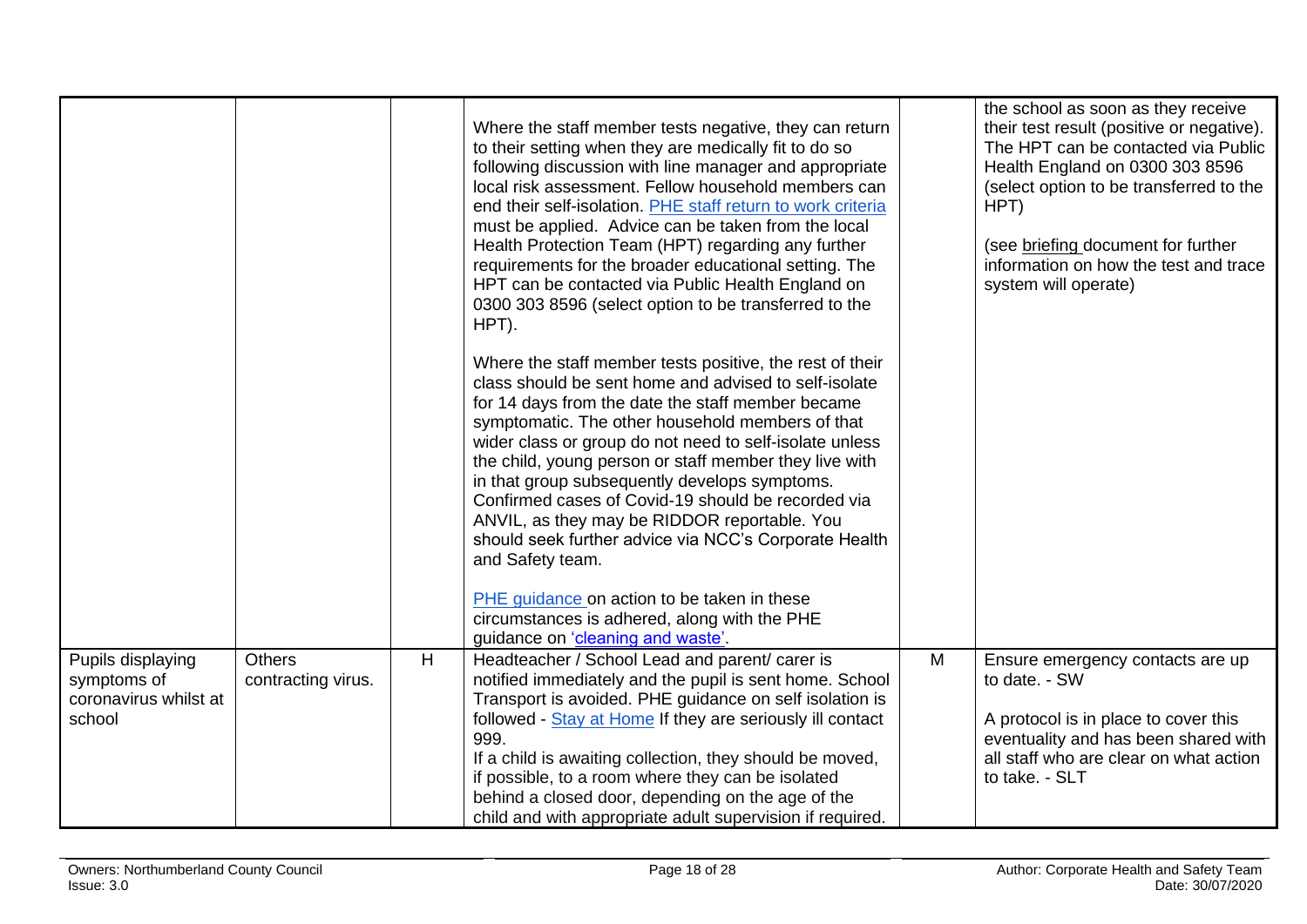| Ideally, a window should be opened for ventilation. If it<br>is not possible to isolate them, move them to an area<br>which is at least 2 metres away from other people.<br>PPE should be worn by staff caring for the child while<br>they await collection if a distance of 2 metres cannot<br>be maintained<br>Any members of staff who have helped someone with<br>symptoms and any pupils who have been in close                                                                                       | Parent/carer is requested to urgently<br>arrange a test for their child via the<br>national test and trace programme<br>which is now operational and will<br>involve direct discussion with those<br>in close contact with a person who<br>tests positive for Covid19. A positive<br>test will result in the school being<br>contacted by the local Health                                              |
|------------------------------------------------------------------------------------------------------------------------------------------------------------------------------------------------------------------------------------------------------------------------------------------------------------------------------------------------------------------------------------------------------------------------------------------------------------------------------------------------------------|---------------------------------------------------------------------------------------------------------------------------------------------------------------------------------------------------------------------------------------------------------------------------------------------------------------------------------------------------------------------------------------------------------|
| contact with them do not need to go home to self-isolate<br>unless they develop symptoms themselves (in which<br>case, they should arrange a test) or if the symptomatic<br>person subsequently tests positive (see below) or they<br>have been requested to do so by NHS Test & Trace. The<br>Council's public health team are notified of all<br>symptomatic persons by emailing:<br>publichealthincidentalerts@northumberland.gov.uk<br>calling the new coronavirus advice service on 0800<br>046 8687. | Protection Team (HPT) who will offer<br>further advice and support, however,<br>parents/carers should be asked to<br>notify the school as soon as they<br>receive the test result (positive or<br>negative). The HPT can be<br>contacted via Public Health England<br>on 0300 303 8596 (select option to<br>be transferred to the HPT)<br>The new advice service can be<br>reached by calling the DfE's |
| They should wash their hands thoroughly for 20<br>seconds after any contact with someone who is unwell.                                                                                                                                                                                                                                                                                                                                                                                                    | existing coronavirus helpline<br>number on 0800 046 8687 and<br>selecting option 1. This option will                                                                                                                                                                                                                                                                                                    |
| Cleaning the affected area with disinfectant after<br>someone with symptoms has left will reduce the risk of<br>passing the infection on to other people.                                                                                                                                                                                                                                                                                                                                                  | take you through to the dedicated<br>team of advisors who will inform<br>you what action is needed based<br>on the latest public health advice.                                                                                                                                                                                                                                                         |
| Where the pupil tests negative, they can return to their<br>setting and the fellow household members can end<br>their self-isolation.                                                                                                                                                                                                                                                                                                                                                                      | They will work through a risk<br>assessment with you to identify<br>close contacts. Advisors will be<br>responsible for referring more                                                                                                                                                                                                                                                                  |
| Where the pupil tests positive, the rest of their class<br>should be sent home and advised to self-isolate for 14<br>days from the date the child became symptomatic. The<br>other household members of that wider class or group<br>do not need to self-isolate unless the child, young                                                                                                                                                                                                                   | complex cases, as necessary,<br>following a triaging of your<br>circumstances during the call.                                                                                                                                                                                                                                                                                                          |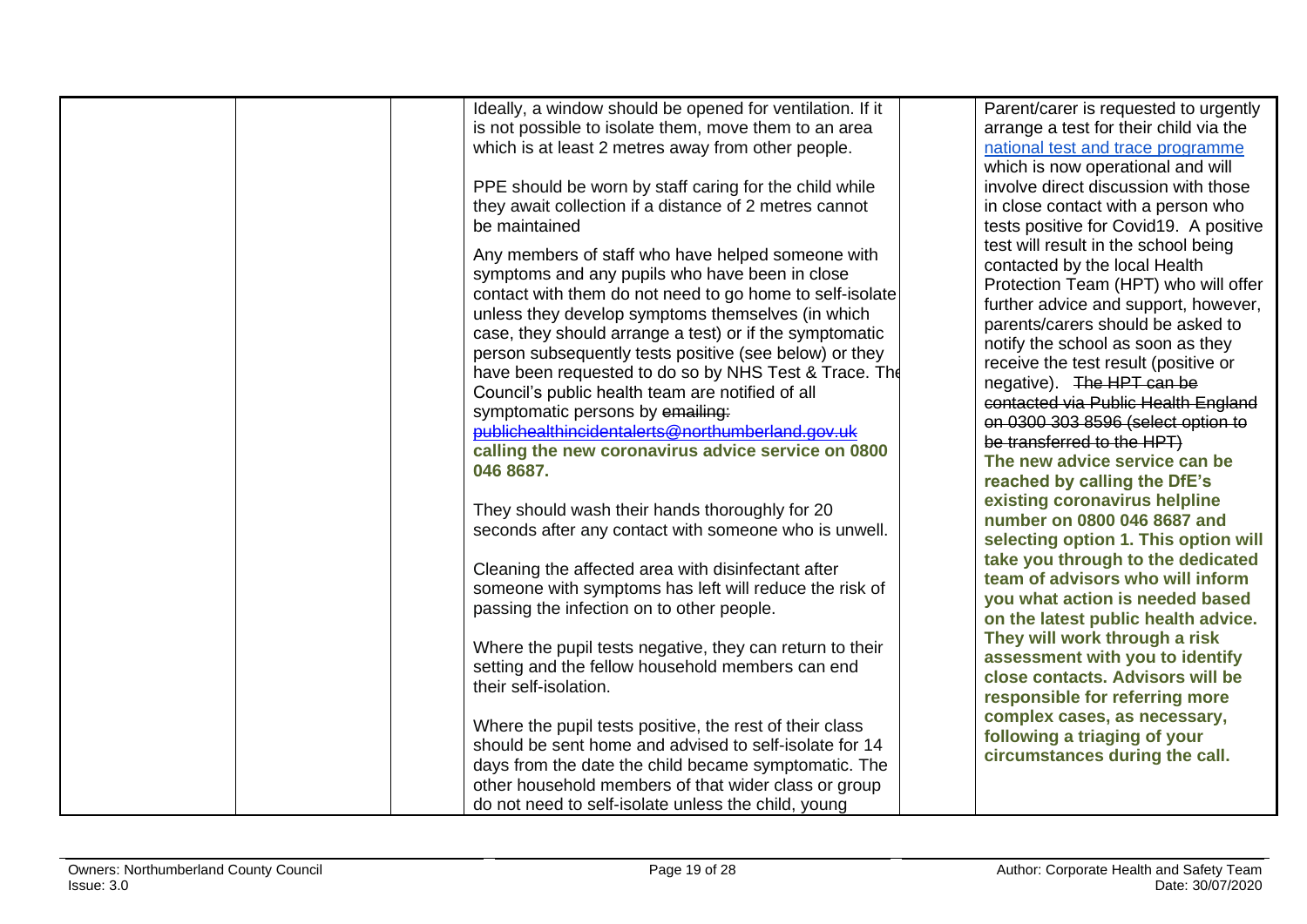<span id="page-19-1"></span><span id="page-19-0"></span>

|                                                                                                                                            |                                                                                                             |                | person or staff member they live with in that group<br>subsequently develops symptoms.<br>PHE guidance on action to be taken in these<br>circumstances is adhered, along with the PHE<br>guidance on 'cleaning and waste'.                                                                                                                                                                                                                                                                                                                                                                                                                                                                                                                                                                                                                                                                            |    | (see briefing document for further<br>information on how the test and trace<br>system will operate)                                                                                                                                                                                                                                                                                                                                                                                                                                                                                                                    |
|--------------------------------------------------------------------------------------------------------------------------------------------|-------------------------------------------------------------------------------------------------------------|----------------|-------------------------------------------------------------------------------------------------------------------------------------------------------------------------------------------------------------------------------------------------------------------------------------------------------------------------------------------------------------------------------------------------------------------------------------------------------------------------------------------------------------------------------------------------------------------------------------------------------------------------------------------------------------------------------------------------------------------------------------------------------------------------------------------------------------------------------------------------------------------------------------------------------|----|------------------------------------------------------------------------------------------------------------------------------------------------------------------------------------------------------------------------------------------------------------------------------------------------------------------------------------------------------------------------------------------------------------------------------------------------------------------------------------------------------------------------------------------------------------------------------------------------------------------------|
| <b>Outbreak of Covid-</b><br>19 in local area or<br>school resulting in<br>partial of full closure<br>of school/resumption<br>of lock down |                                                                                                             | H              | The Northumberland outbreak plan will be instigated<br>by the Director or Public Health. The Headteacher will<br>fully cooperate with the process and follow advice from<br>the local Health Protection team.                                                                                                                                                                                                                                                                                                                                                                                                                                                                                                                                                                                                                                                                                         | L. | The school have an Online Teaching,<br>Learning and Continuity Plan in place<br>to allow for continuation of learning<br>when pupils are at home.<br>https://111fab30-2742-4fef-b839-<br>0a6060541b1c.filesusr.com/ugd/8a9<br>38f 9e0f7c4bb0fb4980b10f63a841fa<br>d83e.pdf                                                                                                                                                                                                                                                                                                                                             |
| Inadequate first aid<br>provision                                                                                                          | Serious injury or<br>death<br>First aider<br>contracting<br>coronavirus or<br>spreading virus to<br>others. | $\overline{H}$ | A review of the first aid needs assessment has taken<br>place to decide if sufficient appropriate cover can be<br>provided for the activities which are being undertaken.<br>First aiders rendering treatment continue to keep<br>accurate records of who they have treated, bearing in<br>mind the requirement to retain visitor contact<br>information.<br>First aiders assist at a safe distance from the casualty<br>where possible and minimise the time they share a<br>breathing zone. Where the casualty is able to, they<br>are directed to undertake specific treatments<br>themselves (age dependent) e.g. applying a plaster,<br>running a burn under cold water.<br>Where available, and appropriate, fluid resistant face<br>mask, gloves, disposable plastic apron and<br>disposable eye protection is used which should be<br>kept in or next to first aid kits. (see FAQ document on | L  | Where First Aid at Work and<br><b>Emergency First Aid at Work</b><br>certificates expired on or after 16<br>March 2020 and staff cannot access<br>requalification training because of<br>coronavirus, staff may qualify for an<br>extension up until 30 September<br>2020. Staff must be able to explain<br>why they haven't been able to<br>requalify and demonstrate what<br>steps they have taken to access the<br>training, if asked to do so. See HSE<br>quidance<br>https://www.hse.gov.uk/news/first-<br>aid-certificate-coronavirus.htm<br>Schools with early years and nursery<br>facilities should apply the |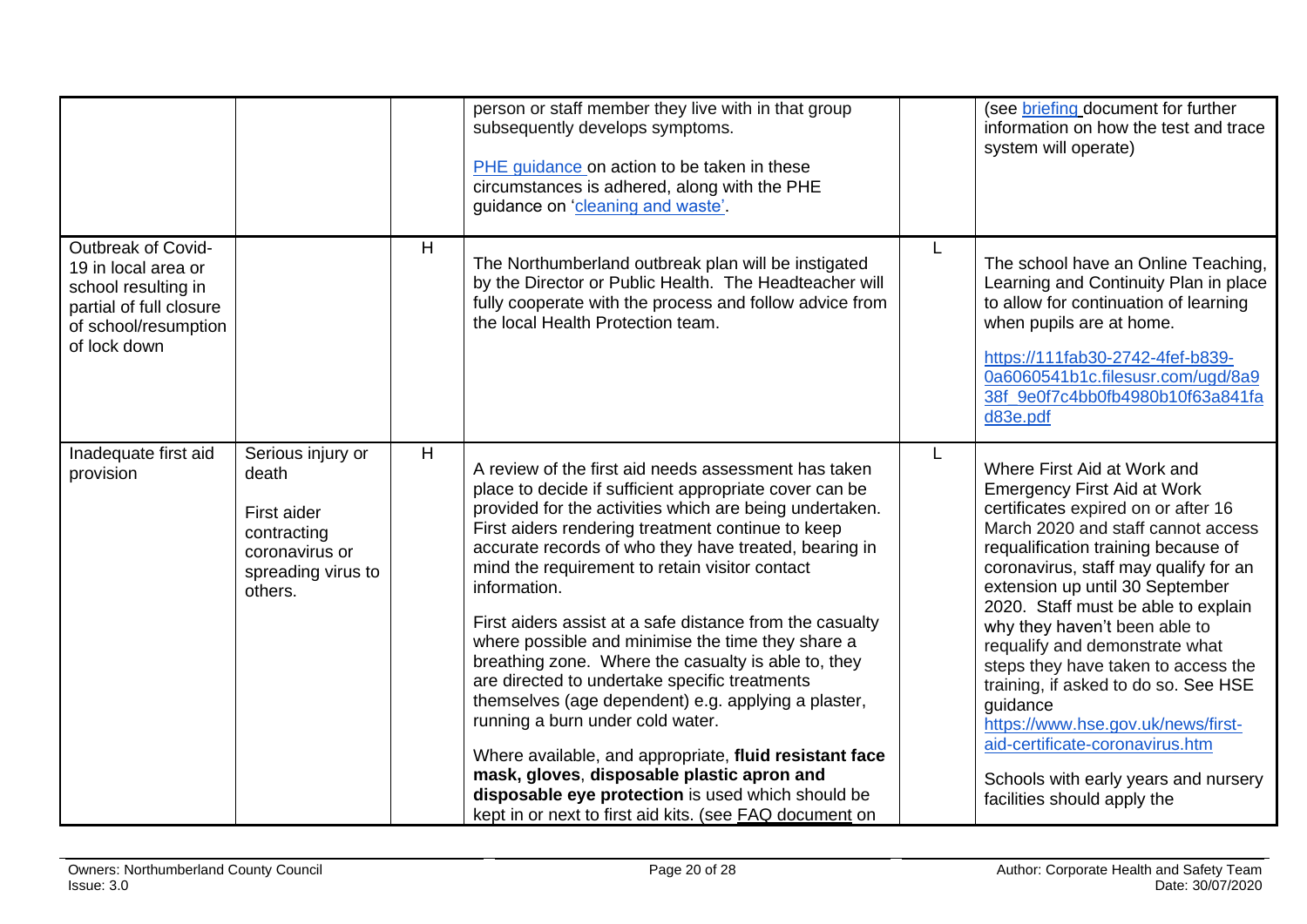<span id="page-20-0"></span>

|                                                       |                                                                            |   | dealing with minor accidents)[this is in line with HSE<br>guidance]                                                                                                                                                                                                                                                                                                                                                                                                                                                                                                                                                                                                                                                                                                                                                                                                                                                                               |    | Government guidance in relation to<br>paediatric first aid cover:                                                                                         |
|-------------------------------------------------------|----------------------------------------------------------------------------|---|---------------------------------------------------------------------------------------------------------------------------------------------------------------------------------------------------------------------------------------------------------------------------------------------------------------------------------------------------------------------------------------------------------------------------------------------------------------------------------------------------------------------------------------------------------------------------------------------------------------------------------------------------------------------------------------------------------------------------------------------------------------------------------------------------------------------------------------------------------------------------------------------------------------------------------------------------|----|-----------------------------------------------------------------------------------------------------------------------------------------------------------|
|                                                       |                                                                            |   | <b>CPR</b><br>In respect of more serious cases where CPR may be<br>required, the specific advice contained in the<br><b>Resuscitation Council UK guidance should be followed</b><br>particularly in relation to rescue breaths.<br>As chest compressions could produce aerosol spray,<br>appropriate PPE should be worn i.e. fluid resistant<br>surgical mask, gloves and eye protection (goggles or<br>visor). If PPE is not available, use a towel or cloth<br>such as the sling from the first aid kit to cover the<br>person's nose and mouth while performing chest<br>compressions<br>A first aider should conduct a dynamic risk assessment<br>of the situation they are faced with and apply<br>appropriate precautions for infection control.<br>Further information is also contained in the<br>Government publication: Guidance for first responders<br>and others in close contact with symptomatic people<br>with potential COVID-19 |    | https://www.gov.uk/government/publi<br>cations/early-years-foundation-stage-<br>framework--2/early-years-foundation-<br>stage-coronavirus-disapplications |
| Lack of<br>communication with<br>staff/parents/others | Confusion/misinfo<br>rmation resulting<br>in breakdown of<br>arrangements. | H | Staff have been involved in the planning process for<br>return for a wider school re-opening, including risk<br>assessments, procedure if someone becomes<br>symptomatic in school, policy reviews etc. These<br>arrangements are to be kept under constant review,<br>with staff invited to provide feedback.<br>Regular information sharing and communication with<br>staff. Use of IT software for virtual meetings, e.g.<br>Google Hangouts.                                                                                                                                                                                                                                                                                                                                                                                                                                                                                                  | L. | All major communications have been<br>distributed to all staff - MM                                                                                       |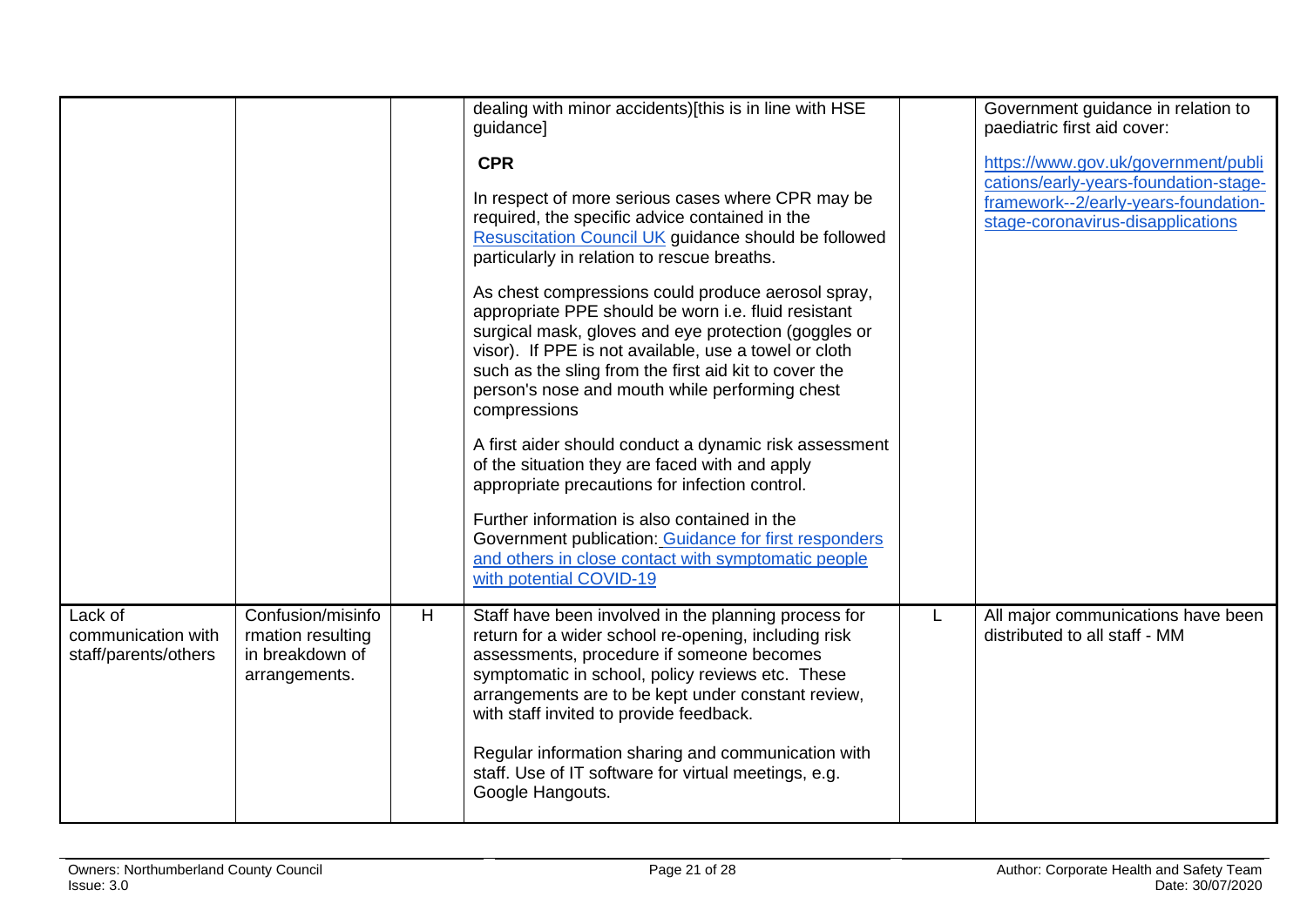|                                                                                                                             |                                                                                                    |   | Parents are kept informed of changes in timings to the<br>school day and the arrangements put in place by the<br>school to comply with the government guidance to<br>keep children safe. [consider methods of<br>communication, making information available on<br>school webpage to provide assurance to parents]<br>The arrangements in place for children are shared with<br>them in an age appropriate way.                                                    |    |                                  |
|-----------------------------------------------------------------------------------------------------------------------------|----------------------------------------------------------------------------------------------------|---|--------------------------------------------------------------------------------------------------------------------------------------------------------------------------------------------------------------------------------------------------------------------------------------------------------------------------------------------------------------------------------------------------------------------------------------------------------------------|----|----------------------------------|
| Increased staff<br>home working & use<br>of Display Screen<br>Equipment (DSE)                                               | Musculoskeletal<br>problems arising<br>from incorrect<br>postures                                  | M | NCC bulletin on homeworking and DSE use is made<br>available to staff. This follows HSE guidance on<br>homeworking, including the principles of good DSE<br>use is followed.<br>NCC DSE policy is available to staff.                                                                                                                                                                                                                                              | L  |                                  |
| Uncertainty due to<br>the unprecedented<br>nature of the<br>pandemic<br>Maintaining staff<br>wellbeing and<br>mental health | Stress and<br>anxiety arising<br>through<br>uncertainty, lack<br>of control and<br>reduced contact | M | Regular information sharing and communication. Use<br>of IT software for virtual meetings, e.g. Google<br>Hangouts.<br>Shared distribution of workload, e.g. rota for staff in<br>school and that homeworking.<br>Regular communications are in place between staff<br>and Managers. Staff also have access to all shared<br>information/documentation. Governing Body are<br>involved with decision making in relation to measures<br>in place where appropriate. | L. | Stress risk assessment reviewed. |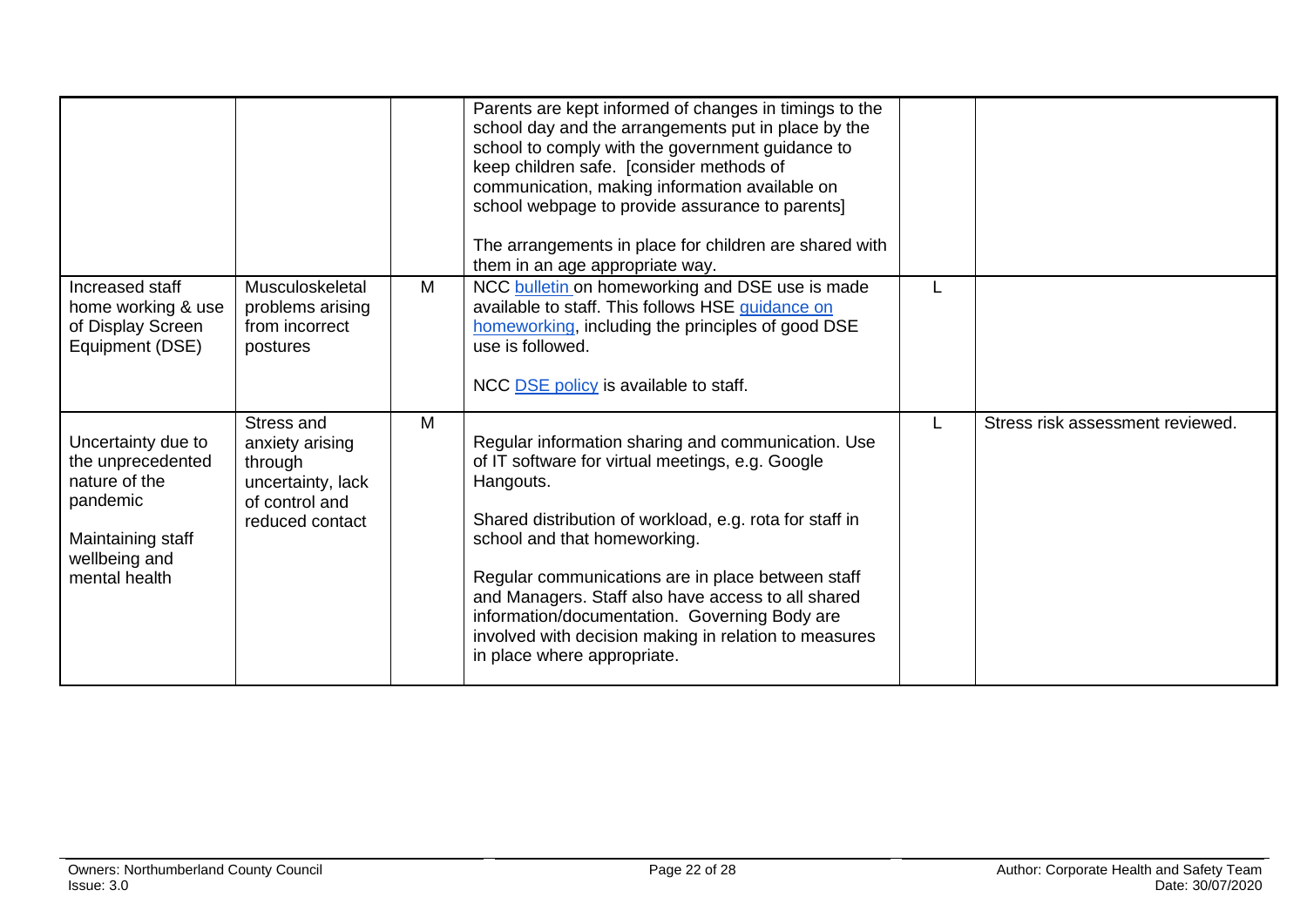<span id="page-22-0"></span>

| Pupil uncertainty<br>surrounding<br>attendance/return to<br>school | Stress and<br>anxiety impacting<br>themselves and<br>staff | M | Good communication of Covid19 controls<br>measures/arrangements to parents and pupils<br>provides reassurance on attendance or return to<br>school. [consider publishing risk assessment on<br>school webpage]. Parents have the opportunity to<br>discuss concerns with school staff.<br>Provision of pastoral and extra-curricular activities<br>available to all pupils designed to:<br>support the rebuilding of friendships and social<br>engagement<br>address and equip pupils to respond to issues<br>linked to coronavirus (COVID-19)<br>support pupils with approaches to improving<br>their physical and mental wellbeing |  |
|--------------------------------------------------------------------|------------------------------------------------------------|---|--------------------------------------------------------------------------------------------------------------------------------------------------------------------------------------------------------------------------------------------------------------------------------------------------------------------------------------------------------------------------------------------------------------------------------------------------------------------------------------------------------------------------------------------------------------------------------------------------------------------------------------|--|
|                                                                    |                                                            |   | [see government guidance for further information and<br>apply as appropriate - record details here].                                                                                                                                                                                                                                                                                                                                                                                                                                                                                                                                 |  |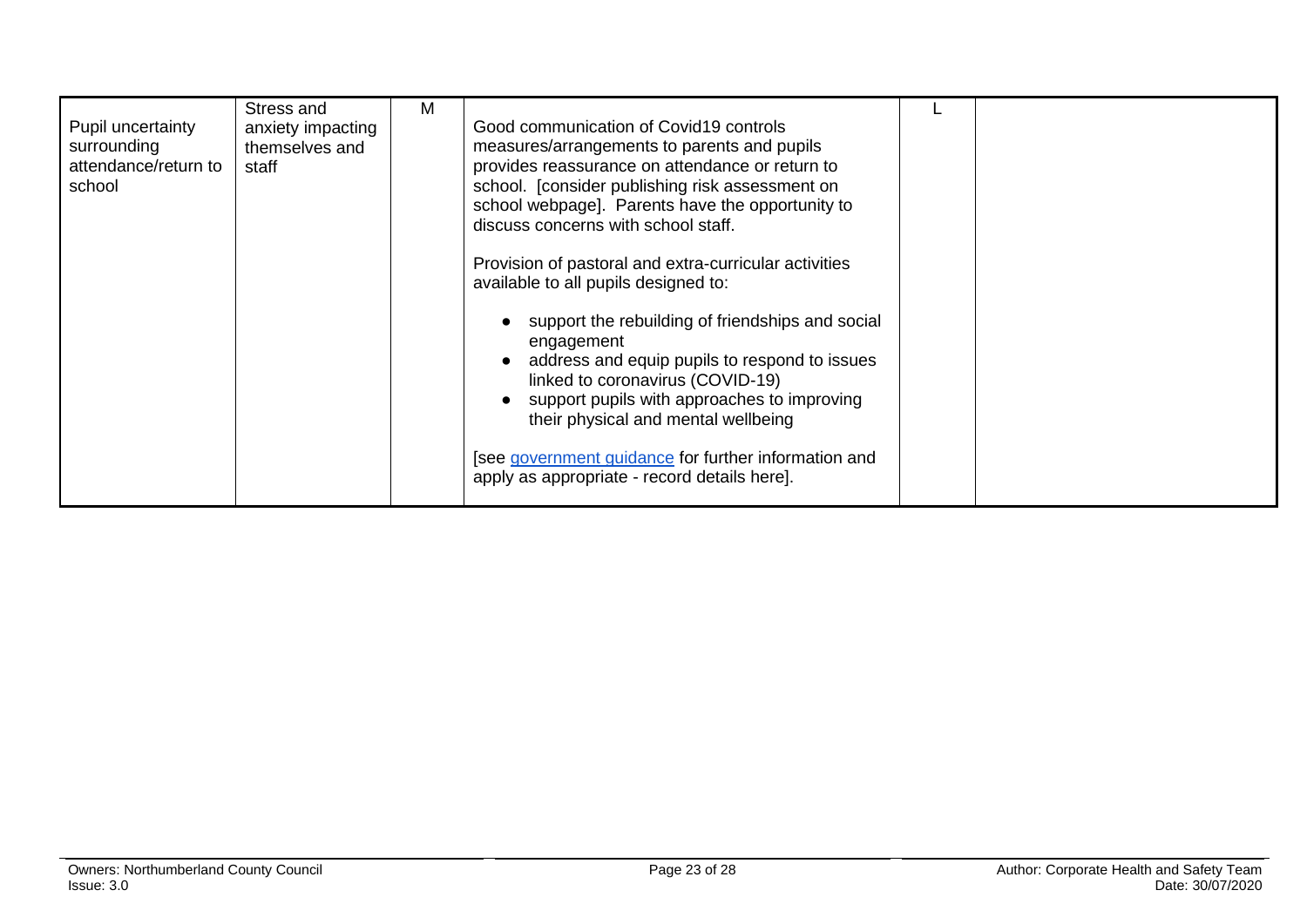## **Document History**

| <b>Item</b>                                                                                               | Nature of change                                                                                                                                                                                                                                                                                                                                                                                                                                                                               | Date of Update |
|-----------------------------------------------------------------------------------------------------------|------------------------------------------------------------------------------------------------------------------------------------------------------------------------------------------------------------------------------------------------------------------------------------------------------------------------------------------------------------------------------------------------------------------------------------------------------------------------------------------------|----------------|
| General                                                                                                   | Some re-ordering of hazards (rows) to achieve better flow.                                                                                                                                                                                                                                                                                                                                                                                                                                     | 30/07/2020     |
| <b>Additional information</b>                                                                             | New/updated additional documentation                                                                                                                                                                                                                                                                                                                                                                                                                                                           | 30/07/2020     |
| School re-opening following partial or full closure and<br>lack of statutory testing/maintenance          | Minor wording changes.<br>Review fire risk assessment.                                                                                                                                                                                                                                                                                                                                                                                                                                         | 30/07/2020     |
| Inadequate safety management documentation<br>(policies, risk assessments etc)                            | New section.                                                                                                                                                                                                                                                                                                                                                                                                                                                                                   | 30/07/2020     |
| Contact with others who may have Coronavirus                                                              | Staff/children living with someone who is shielding can now return.<br>Updated guidance for Clinically Extremely vulnerable children and<br>staff - mostly able to return to school.<br>Model school specific risk assessment template for<br>vulnerable/extremely vulnerable staff returning will be available<br>early August.<br>Visitor information to be retained and kept for 21 days.<br>Specific guidance on hand washing requirements for children.<br>Information on face coverings. | 30/07/2020     |
| All teaching/classroom activities; early years, primary<br>and secondary                                  | Amended wording in hazard column.<br>Updated guidance on cohort/bubble group sizes, social distancing,<br>classroom arrangements, including layout. Some text moved to new<br>section below.                                                                                                                                                                                                                                                                                                   | 30/07/2020     |
| Use of shared learning spaces by different cohort<br>(bubble) groups and teaching of practical activities | New section - some control measures moved from previous section.                                                                                                                                                                                                                                                                                                                                                                                                                               | 30/07/2020     |
| Use of communal areas - toilets, corridors, sports halls,<br>dining hall, outdoor spaces                  | Minor changes. Use of staff areas moved into separate section.<br>Reference to practical lessons moved into separate section.<br>Additional text added for use of dining hall (see also new section on<br>provision of school meals)                                                                                                                                                                                                                                                           | 30/07/2020     |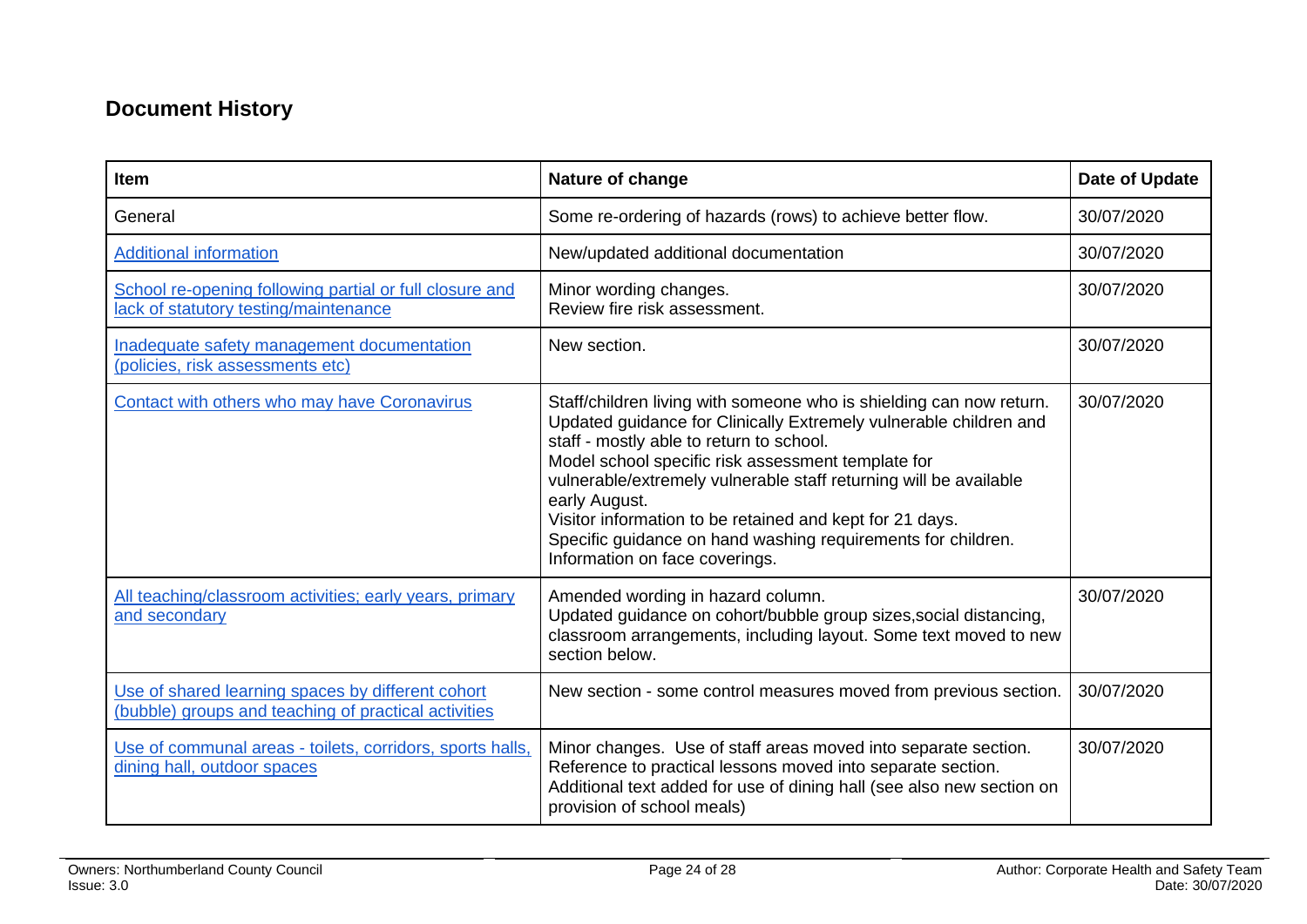| Staff use of communal areas/working with different<br>groups and Use of supply teachers | New section pulling together measures for staff areas and to record<br>arrangements for temporary and visiting staff.                                                                                                                                                                                        | 30/07/2020 |
|-----------------------------------------------------------------------------------------|--------------------------------------------------------------------------------------------------------------------------------------------------------------------------------------------------------------------------------------------------------------------------------------------------------------|------------|
| Outdoor education on-site and off-site visits                                           | Updated to illustrate requirement for EVCs and Heads to monitor<br>Evolve for policy and guidance updates.                                                                                                                                                                                                   | 30/07/2020 |
| Provision of school meals service                                                       | New section. Ensure arrangements in place are applied to kitchen<br>facilities.                                                                                                                                                                                                                              | 30/07/2020 |
| Use of School Transport (external provision only)                                       | Updated arrangements regarding more children accessing<br>transport.                                                                                                                                                                                                                                         | 30/07/2020 |
| Staff travelling to and from work                                                       | Minor amendment and link to government guidance                                                                                                                                                                                                                                                              | 30/07/2020 |
| <b>Personal care activities</b>                                                         | Reference to care activities involving aerosol generating procedures<br>and clarification that no additional PPE generally needed other than<br>that normally identified via risk assessment.                                                                                                                | 30/07/2020 |
| Use of hand sanitizer                                                                   | Reference to skin friendly skin wipes (confirmed with NCC public<br>health that these should contain alcohol to be as effective as<br>sanitiser).<br>Bulk storage arrangements for hand sanitiser (updated fire risk<br>assessment).                                                                         | 30/07/2020 |
| Insufficient cleaning/exposure to virus on<br>objects/surfaces                          | Updated government guidance on cleaning and waste (15 July).<br>Ensure cleaning schedule is in place which cleaners are briefed on<br>and records are kept of cleaning undertaken.                                                                                                                           | 30/07/2020 |
| Staff displaying symptoms of coronavirus whilst at<br>school                            | Clarification on isolation of bubble groups. Requirement to notify<br>NCC public health team of all symptomatic persons. Removal of<br>specific self isolation periods as this is liable to change (currently<br>changed from 7 to 10 days) - schools should keep up to date with<br>the latest requirement. | 30/07/2020 |
| Pupils displaying symptoms of coronavirus whilst at<br>school                           | As above.                                                                                                                                                                                                                                                                                                    | 30/07/2020 |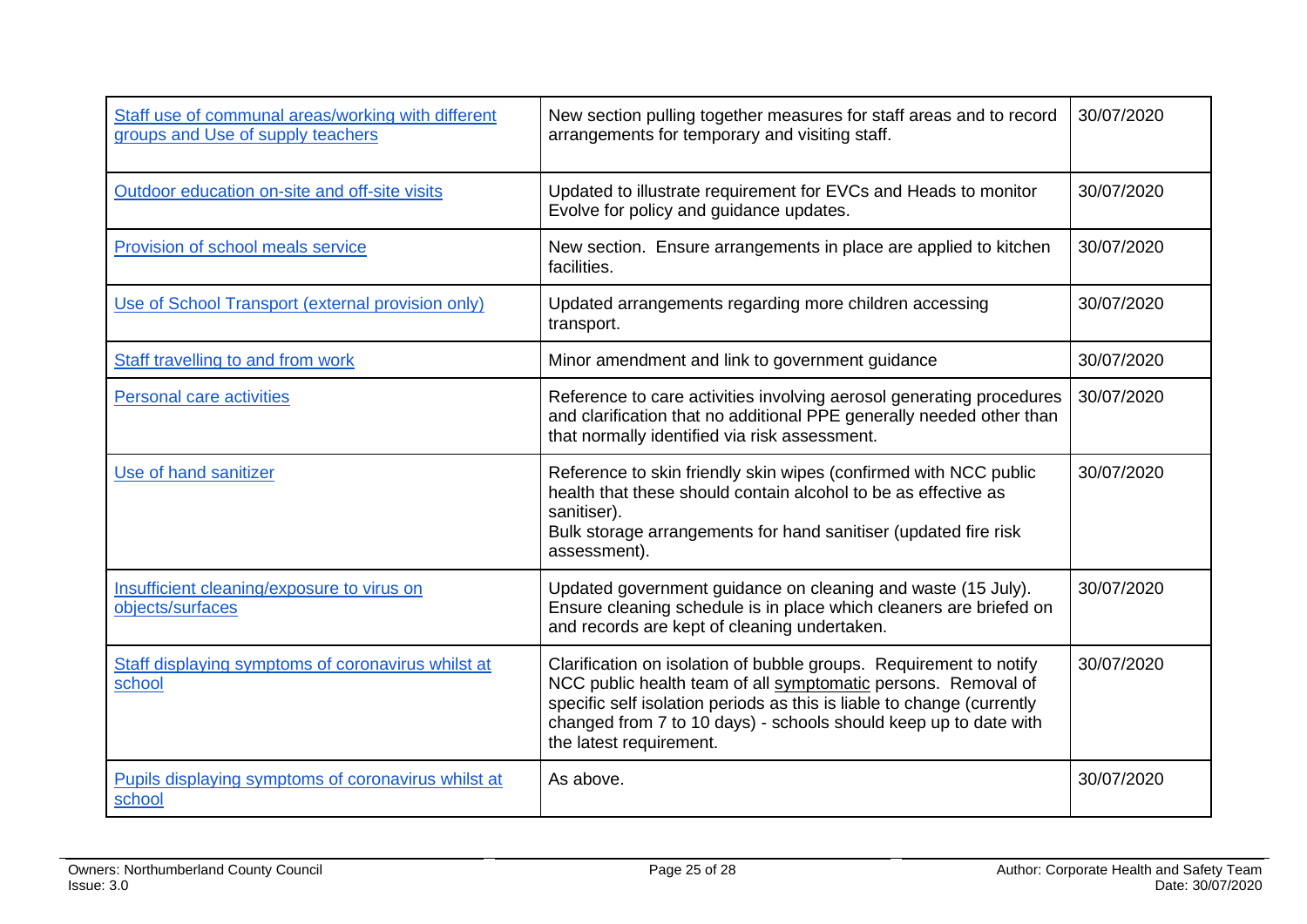| Outbreak of Covid-19 in local area or school resulting<br>in partial of full closure of school/resumption of lock<br>down | New section.                                                                                                                                                                                                                                                                                                                                                                                                                                                                              | 30/07/2020 |
|---------------------------------------------------------------------------------------------------------------------------|-------------------------------------------------------------------------------------------------------------------------------------------------------------------------------------------------------------------------------------------------------------------------------------------------------------------------------------------------------------------------------------------------------------------------------------------------------------------------------------------|------------|
| Inadequate first aid provision                                                                                            | Updated guidance based on HSE advice. Government advice for<br>schools is that no PPE is needed, however, based on HSE advice if<br>PPE is available it should be used.                                                                                                                                                                                                                                                                                                                   | 30/07/2020 |
| Pupil uncertainty surrounding attendance/return to<br>school                                                              | New section.                                                                                                                                                                                                                                                                                                                                                                                                                                                                              | 30/07/2020 |
| <b>Activity and People at Risk</b>                                                                                        | Information of how updates have been incorporated and updated<br>link to all school related government guidance added. Amended<br>text regarding need to review risk assessment.                                                                                                                                                                                                                                                                                                          | 05/06/2020 |
| <b>Additional Information Section</b>                                                                                     | Amendment.<br>NCC Corporate Health and Safety Advice - FAQs for School Head<br>Teachers, link to vulnerable staff risk assessments (including<br><b>BAME)</b> and <b>Public Health Q&amp;A for Teachers and Parents</b>                                                                                                                                                                                                                                                                   | 05/06/2020 |
| School re-opening following partial or full closure and<br>lack of statutory testing/maintenance                          | Amendment.<br>Update to explain in more detail the required checks/testing. Note<br>regarding cleaning. Additional information on fire evacuation<br>procedures/fire drills.                                                                                                                                                                                                                                                                                                              | 05/06/2020 |
| Contact with others who may have Coronavirus.<br>Inadvertent transmission to others                                       | Amendment<br>Para on staffing levels. Link to BAME risk assessment added.<br>Revision to wording in "Children" section (no change to<br>arrangements). Shielding households - slight amendment to<br>wording. Link to updated SEND guidance. Recommendation to<br>provide lidded bins/tissues. Social distancing advice in<br>offices/reception. Hot/warm water required for hand washing (see<br>H&S FAQ). Reinforcement that only essential visitors are permitted<br>access to school. | 05/06/2020 |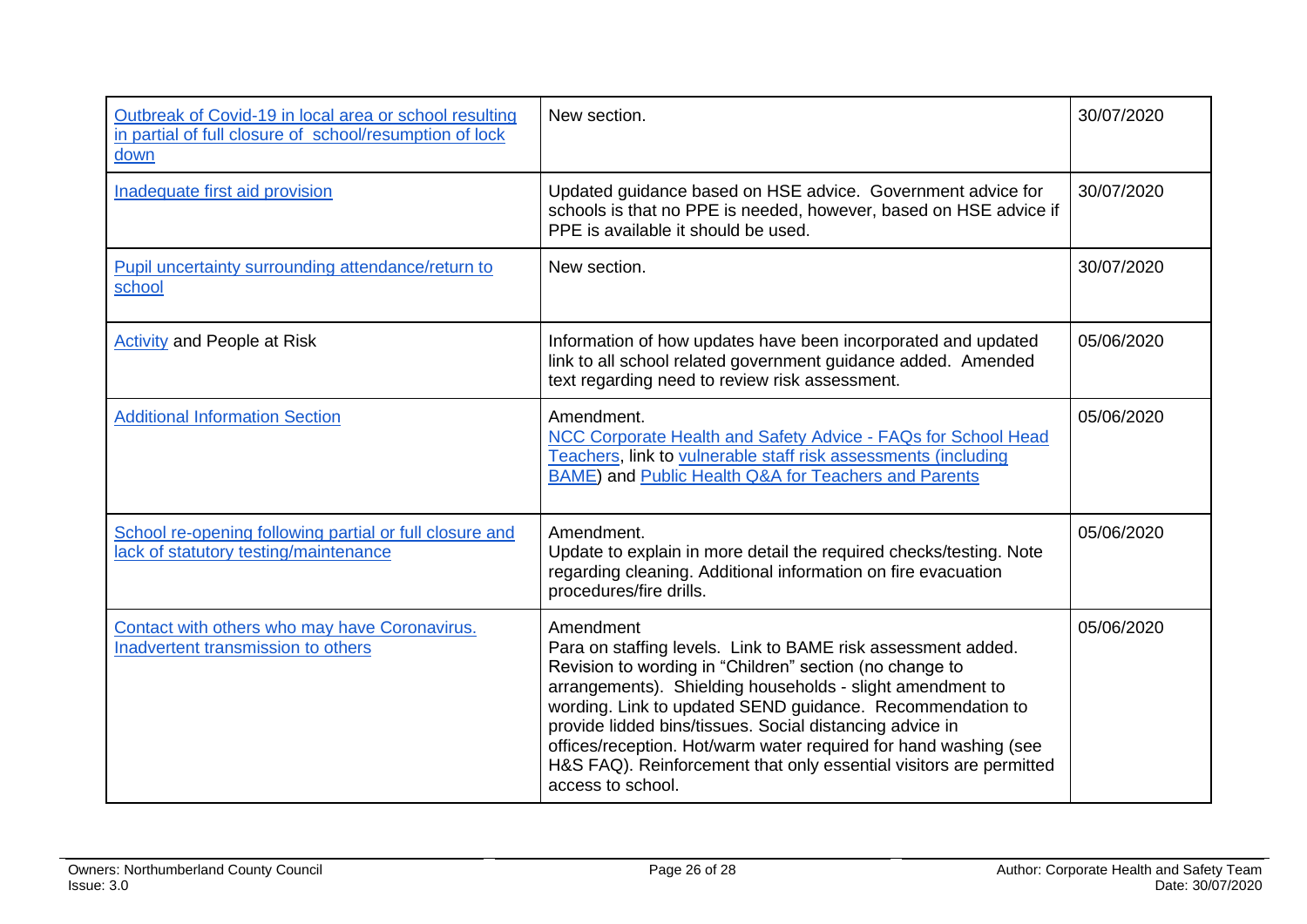| Unable to achieve social distancing                                  | Amendment.<br>Staff role in health/hand hygiene arrangements. Changes to early<br>years spaces requirements and group sizes. Secondary Schools<br>are only permitted to have 1/4 of yr. 10 and yr. 12 cohort in school at<br>any one time. Rotas permissible in secondary schools. Some other<br>minor textual changes. | 05/06/2020 |
|----------------------------------------------------------------------|-------------------------------------------------------------------------------------------------------------------------------------------------------------------------------------------------------------------------------------------------------------------------------------------------------------------------|------------|
| Use of communal areas                                                | Amendment.<br>Update regarding assemblies. Updated guidance on PE activities<br>from AfPE.                                                                                                                                                                                                                              | 05/06/2020 |
| Parents/carers picking up/collecting pupils from school              | Amendment<br>Queuing system/greeting process for parents. New links to<br>government guidance added.                                                                                                                                                                                                                    | 05/06/2020 |
| <b>School Transport</b>                                              | New section                                                                                                                                                                                                                                                                                                             | 05/06/2020 |
| Staff travelling to and from work.                                   | New section                                                                                                                                                                                                                                                                                                             | 05/06/2020 |
| Children who are non-compliant / displaying<br>challenging behaviour | New section                                                                                                                                                                                                                                                                                                             | 05/06/2020 |
| Use of hand sanitiser                                                | Clarification on use of alcohol based hand sanitiser and need to<br>have safety data sheet and COSHH risk assessment in place. (See<br>also Health and Safety FAQ document for further information)                                                                                                                     | 05/06/2020 |
| Insufficient cleaning/exposure to virus on<br>objects/surfaces       | Amendment.<br>Update regarding taking resources home and marking homework.                                                                                                                                                                                                                                              | 05/06/2020 |
| Staff displaying symptoms of coronavirus whilst at<br>school         | Amendment.<br>Requirement to have protocol in place for those who become<br>symptomatic on premises.<br>Update on test and trace procedure and process for staff who test<br>negative for Covid-19.                                                                                                                     | 05/06/2020 |